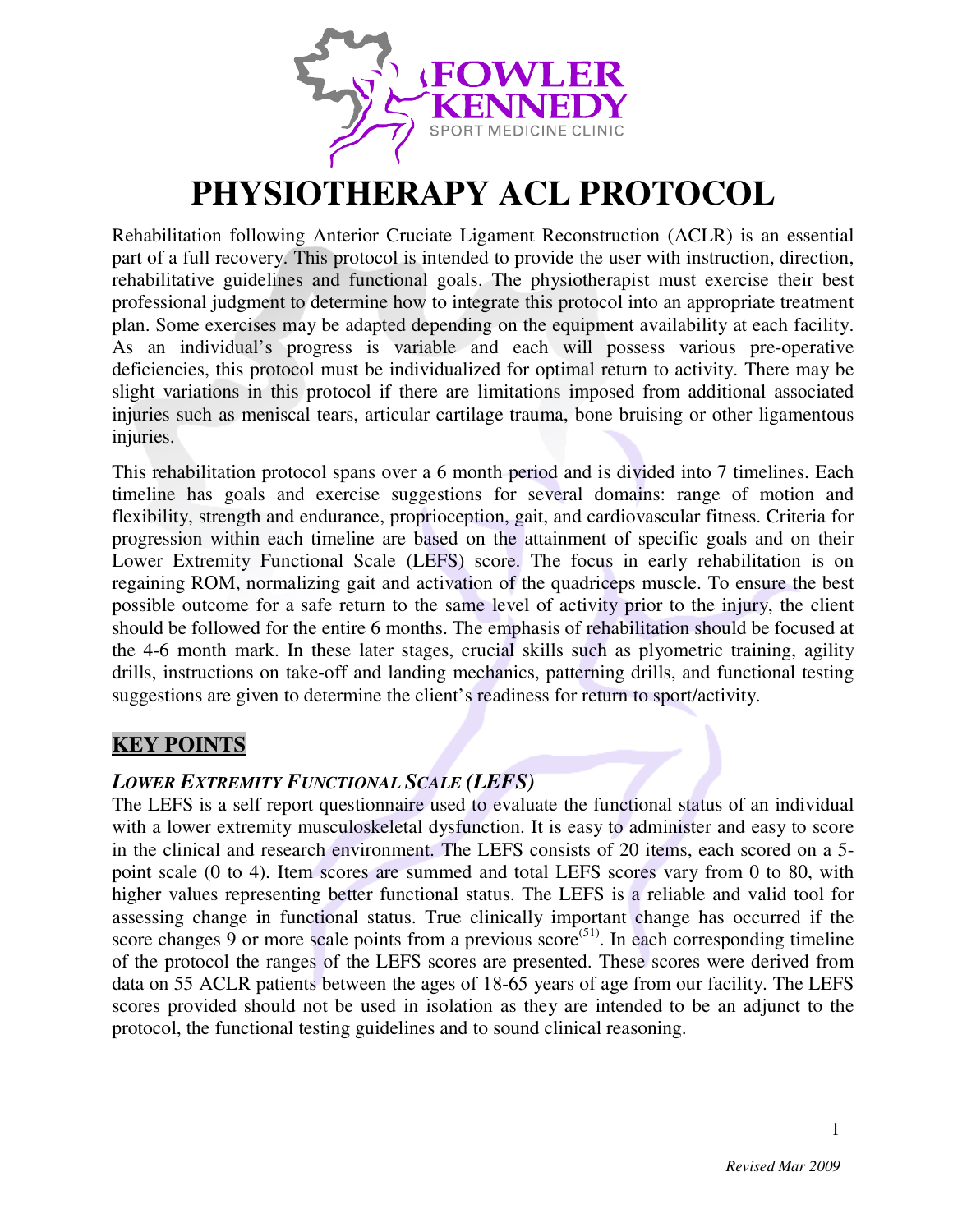#### *PRE-OPERATIVE REHABILITATION*

Rehabilitation should commence prior to surgery. After an ACL injury, deficits occur in strength<sup>(39)</sup>, proprioception<sup>(40,56)</sup>, muscle timing<sup>(55)</sup> and gait patterns<sup>(13)</sup>. In fact, strength and proprioceptive alterations occur in both the injured and uninjured  $limb^{(10,21,52,55)}$ . The primary impairment with an ACL deficient knee is instability. This is manifested by episodes of 'giving way', which can lead to further joint damage and ultimately, long term degenerative changes<sup> $(19)$ </sup>. Research has demonstrated that physiotherapy provided pre-operatively is effective in increasing strength and balance which may limit the number the episodes of 'giving way' and decrease the incidence of re-injury in the ACL deficient knee $(18,26)$ . The main goals of a 'pre-habilitative' program prior to surgery include: full range of motion equal to the opposite knee, minimal joint swelling, adequate strength and neuromuscular control, and a positive state of mind $(45)$ . All of these factors facilitate optimal post-operative recovery. It is important to maintain the highest level of strength and function possible in the unaffected leg as it will be used for comparison to assess the progress of the reconstructed knee, in the later stages of rehabilitation<sup> $(22,23)$ </sup>.

#### *RANGE OF MOTION & FLEXIBILITY* (1,47,48)

After ACLR it is important to restore and maintain full range of motion (ROM) in the knee. Quadriceps re-training has been found to improve ROM in the early stages<sup>(44)</sup>. Attaining *full knee extension* as early as possible is *not* deleterious to the graft or to joint stability<sup>(43)</sup> and may prevent patellofemoral pain and compensatory gait pathologies. A stretching program is incorporated to maintain lower extremity flexibility. Research recommends that a 30 second stretch is sufficient to increase ROM in most healthy people. It is likely that longer periods of time, or more repetitions, are required for those individuals with injuries or with larger muscles. Body mass has been shown to be positively correlated with muscle stiffness (i.e., the bigger the muscle, the more stiffness/tension there exists)<sup>(34)</sup>. Therefore, for larger muscle groups in the lower extremity, it is suggested to increase in the number of repetitions (ie. 3-5 times) for optimal flexibility.

#### *GAIT RETRAINING*

Altered gait kinematics from quadriceps dysfunction is typical during the first stages post ACL reconstruction. Typical adaptations include reduced cadence, stride length, altered swing and stance phase knee ROM, and decreased knee extensor torque with hip and/or ankle extensor adaptations<sup> $(11,13,15,30)$ </sup>. Early weight bearing is advocated post ACLR in an attempt to restore gait kinematics in a timely fashion, facilitate vastus medialis function and decrease the incidence of anterior knee  $\text{pain}^{(53)}$ .

Treadmill training in the middle stages of rehabilitation can further assist in normalizing lower extremity ROM across all joints, especially with incline or backwards walking. Backwards treadmill walking has been shown in the literature to increase ROM and increase functional quadriceps strength, while minimizing patellofemoral stress. It is also beneficial for specific return-to-sport preparation requiring a re-training of backwards locomotion<sup> $(49)$ </sup>.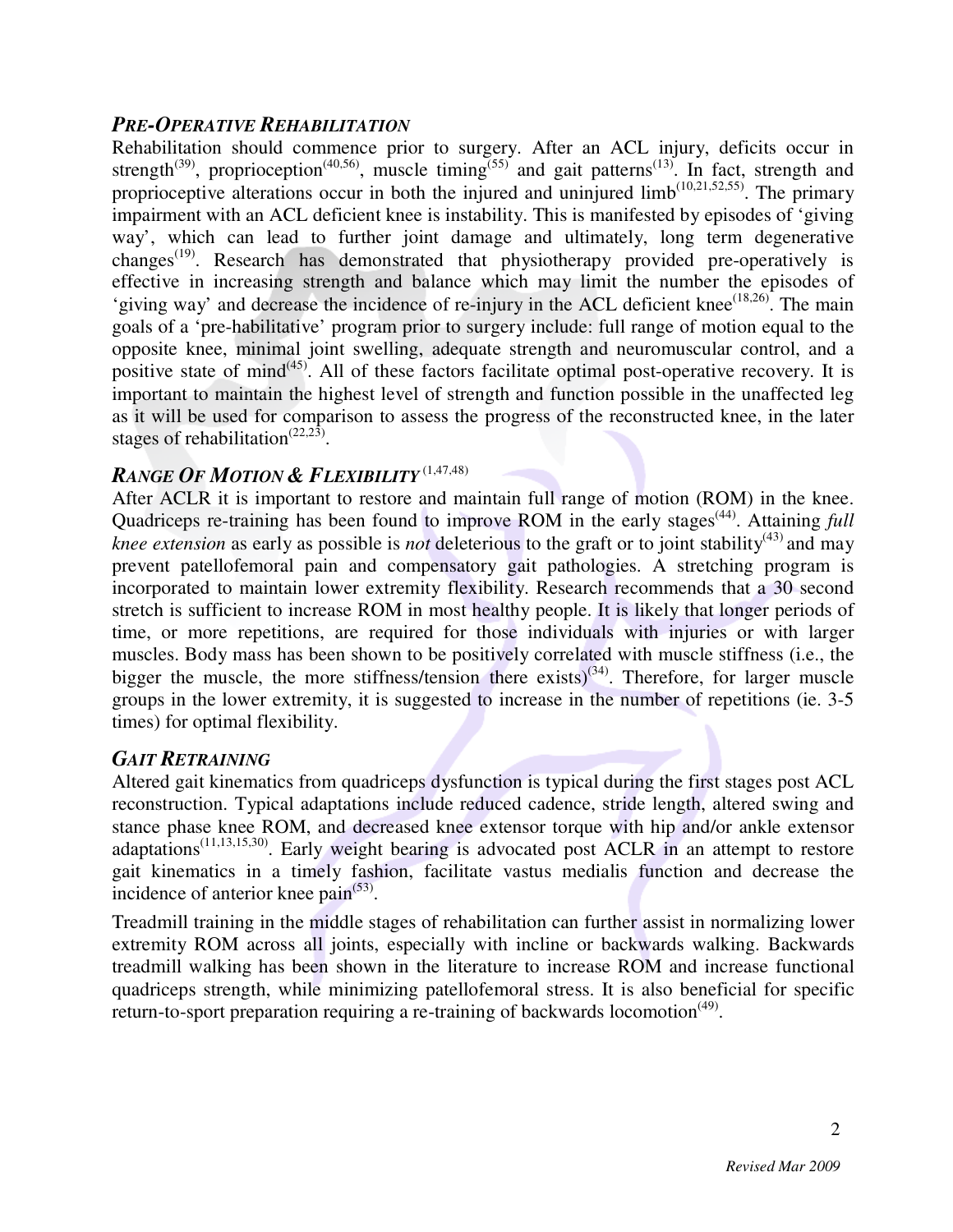#### *MUSCULAR STRENGTH & ENDURANCE TRAINING*

Muscle analyses of the quadriceps post ACL injury have shown: i) similar degrees of atrophy in both type I (oxidative/endurance) and II (glycolytic/fast-twitch) muscle fibres, and ii) physiological metabolic shifts in muscle fibres from gylcolytic into oxidative compositions  $(35,50)$ . This means that ACL rehabilitation must include variable training parameters, which range from an endurance program of low load/high repetitions to a strength oriented phase of high load/low repetitions to focus on these deficits.

Depending on the graft type used for ACLR (patellar tendon vs. semitendonosis/gracilis), specific strength deficits have been found. With the patellar tendon graft, there are low velocity concentric extensor deficits specific to 60-95° ; with the hamstring graft, there are high velocity, eccentric flexor deficits specific to  $60-95^{\degree(23)}$ . Strengthening exercises need to be velocity, ROM and contraction specific to address these deficits.

#### • *Open (OKC) and Closed (CKC) Kinetic Chain Exercises*

OKC exercises have previously been contraindicated in ACLR patients for 6 months up to a year post-operatively, although the concern about the safety of OKC training in the early period after ACLR may not be well founded. It was originally thought that OKC exercises increased anterior tibial translation, with the possibility of increasing strain on the new graft. However, research has demonstrated that there are minimal strain differences between OKC leg extension and CKC activities such as squatting<sup> $(4,5)$ </sup>. With the addition of OKC training, subjects have shown increased quadriceps torque increases without significant increases in laxity<sup> $(25,37)$ </sup>. Researchers are now advocating the addition OKC exercises, *at the appropriate time and within a restricted range,* to complement the classic CKC rehabilitative program<sup>(25,37,38)</sup>.

#### • *Quality vs. Compensation*

Physiotherapists often feel compelled to progress patients by giving them new exercises each time they are in for therapy. It cannot be stressed enough that it is *not* beneficial to give patients exercises they are not neuromuscularly ready for. It is very important to observe the *quality* of the exercises that are being performed, specifically with CKC exercises. Weaknesses in specific muscle groups lead to compensations, which produce faulty movement patterns. These faulty patterns are then integrated into unconscious motor programs, which perpetuate the original weakness. Specifically, the research has indicated that knee extensor moment deficits are compensated for by hip and/or ankle extensor moments<sup> $(11,15)$ </sup>. If these are allowed to occur and are not corrected, any joint or structure along the kinetic chain may be exposed to injury.

For example: A squat<sup> $(16)$ </sup> or lunge must be performed with the trunk perpendicular to the ground (to avoid excessive hip flexion), the iliac crests must be level (to avoid Trendelenburg/hip hiking), and the knee must be over the foot with the tibia perpendicular to the floor (to avoid excessive dorsiflexion). It is better to decrease the range of movement (half squat vs. full squat) than to do the exercise at a level that is too difficult to perform correctly without compensation.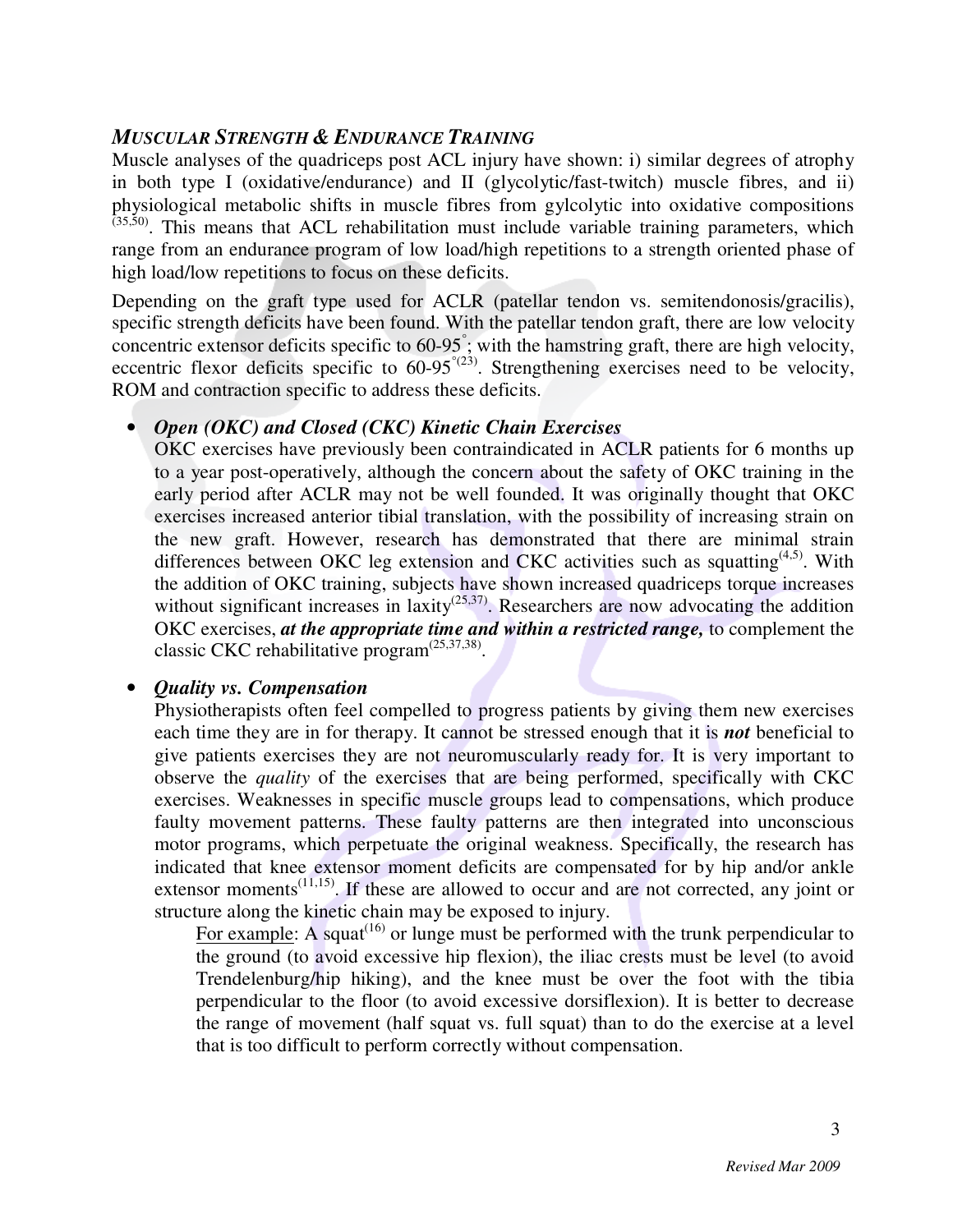### • *Precautions with Hamstring Grafts*

The typical donor graft for ACLR at this facility is the hamstring (semitendinosis / gracilis). C*areful measures must be taken to avoid overstressing the donor area while it heals*. Although, isolated hamstring strengthening is initiated around the six-week mark in this group, it is important for the therapist to be aware of the natural stages of healing. There may be too much stress too early if the patient reports pain at the donor site during or after specific exercises.

#### *NEUROMUSCULAR & PROPRIOCEPTIVE RETRAINING*

Ideally proprioception should be initiated immediately after injury (prior to surgery), as it is known that proprioceptive input and neuromuscular control are altered after ACL injury<sup> $(10,55)$ </sup>. By challenging the proprioceptive system though specific exercises, other knee joint mechanoreceptors are activated that produce compensatory muscle activation patterns in the neuromuscular system that may assist with joint stability $^{(9)}$ .

Post-operatively, proprioceptive training should commence early in the rehabilitation process in order to begin neuromuscular integration and should continue as proprioceptive deficits have been found beyond 1 year post  $\text{ACLR}^{(11,15,21,32)}$ . Proprioceptive exercises have been shown to enhance strength gains in the quadriceps and hamstring muscles post  $\text{ACLR}^{(31,57)}$ . In the later stages of rehabilitation, anticipated and unanticipated perturbation training is effective in improving dynamic stability of the knee<sup> $(8,18)$ </sup>. A dynamically stable joint is the result of an optimally functioning proprioceptive and neuromuscular system and functional outcome has been proven to be highly correlated with balance in the reconstructed  $ACL^{(46)}$ .

#### *RETURN TO SPORT*

Gradual return to sport is initiated at the 6-9 month mark *only* if the individual's knee does *not* present with pain or effusion, during or after functional sport specific training drills. LEFS scores should be 76 points or greater at this point in rehabilitation. The individual must also be able to demonstrate the appropriate strength and endurance needed for their specific sport. This recommendation is based on the evidence that knee cartilage and subchondral bone are damaged during the initial ACL trauma and may need additional time to recover in order to minimize the predisposition for future joint arthrosis $(17,54,58)$ .

A further consideration when returning the patient to sport is that a cautionary approach should be taken with the use of the uninjured limb as a comparison for a rehabilitation endpoint. It has been demonstrated in the literature that a significant detraining effect occurs in the quadriceps and hamstring muscles in both injured and uninjured extremities $(22)$ .

#### *BRACING*

Bracing should be discussed with the physiotherapist and surgeon prior to return to sport or strenuous activities post ACLR. The decision will be dependent on a number of factors including: type of sport, position, activity level and complexity of the initial injury. Some surgeons may recommend a rigid, functional knee brace or a neoprene sleeve. Research has demonstrated that a rigid knee brace does not provide superior outcomes when compared with a neoprene sleeve after  $\text{ACLR}^{(6)}$ . Bracing has not been proven to prevent re-injury or improve clinical outcomes after  $ACLR^{(33)}$ . However, there is evidence that any type of knee bracing (rigid /soft) improves proprioception measures $(7.27)$ .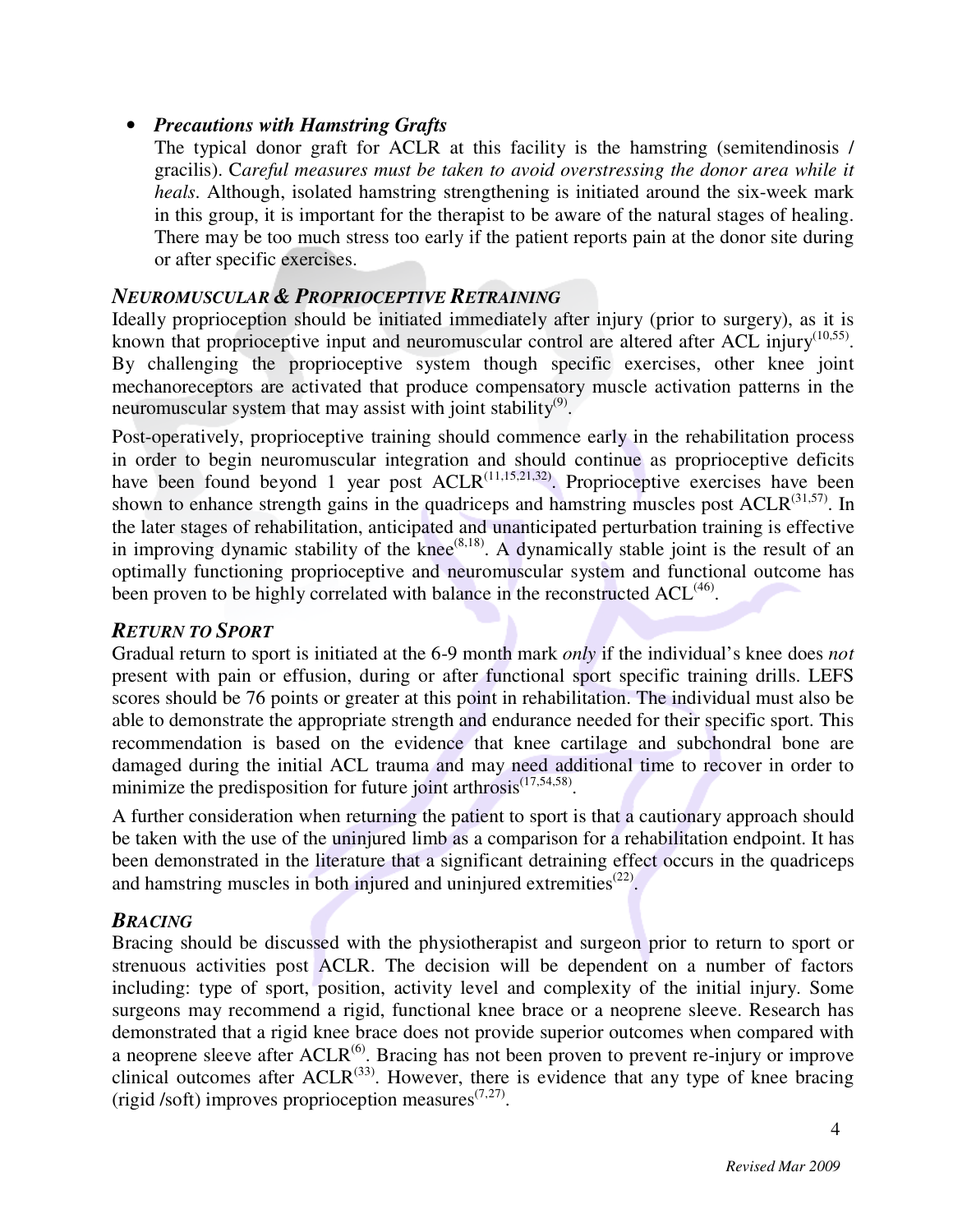# **0-2 WEEKS** LEFS range: 14-24

### *GOALS*

- Patient education re: weight-bearing status; changes to rehab guidelines with any concurrent pathologies (i.e. PF pain, MCL injury, meniscal repair vs debridement, etc.)
- Decrease pain and swelling
- Increase range of motion & restore full extension\*
- Maintain flexibility of hamstrings, calves
- Quadriceps activation $(44)$
- Proprioceptive/balance re-education<sup> $(46)$ </sup>
- Maintain cardiovascular fitness

#### *EXERCISE SUGGESTIONS*

#### **ROM & Flexibility**

*\*Remember - It is important to restore and maintain range of motion early, especially full extension. This is not detrimental to the graft or its stability* <sup>(43)</sup>.

- Heel slides (+/– slider board)
- Supine with legs up wall heels slides with gravity assisted
- Bike pendulums: high seat  $\frac{1}{2}$  circles forward/backward  $\rightarrow$  full circles lower seat
- Sitting passive leg extension with roll under heel OR prone leg hangs off end of bed/plinth
- Seated calf stretch with towel knee bent (soleus), knee straight (gastrocnemius)
- Seated hamstring stretch (back straight)

#### **Muscle Strength & Endurance**

#### *Quadriceps/Hamstrings:*

- Quadriceps and hamstring co-contraction $(2,41)$
- Quadriceps isometrics<sup>(44)</sup> in standing/sitting/lying  $+/-$  muscle stimulation or biofeedback
- Sit to stand progress by gradually decreasing height of seat
- Static lunge forward/side
- Mini wall squat  $(30^{\circ})$
- Shuttle<sup>TM</sup>: (one bungee cord) 2 leg squat  $(1/4 1/2)$  range) and 2 leg calf raises *Hip/Gluteals:*
- Side lying abduction/adduction
- Gluteal squeezes supine or standing
- Prone hip extension
- Standing hip flexion/extension, abduction/adduction

#### *Calves:*

- Ankle pumping  $+/-$  with leg elevation
- Standing calf raises with/without support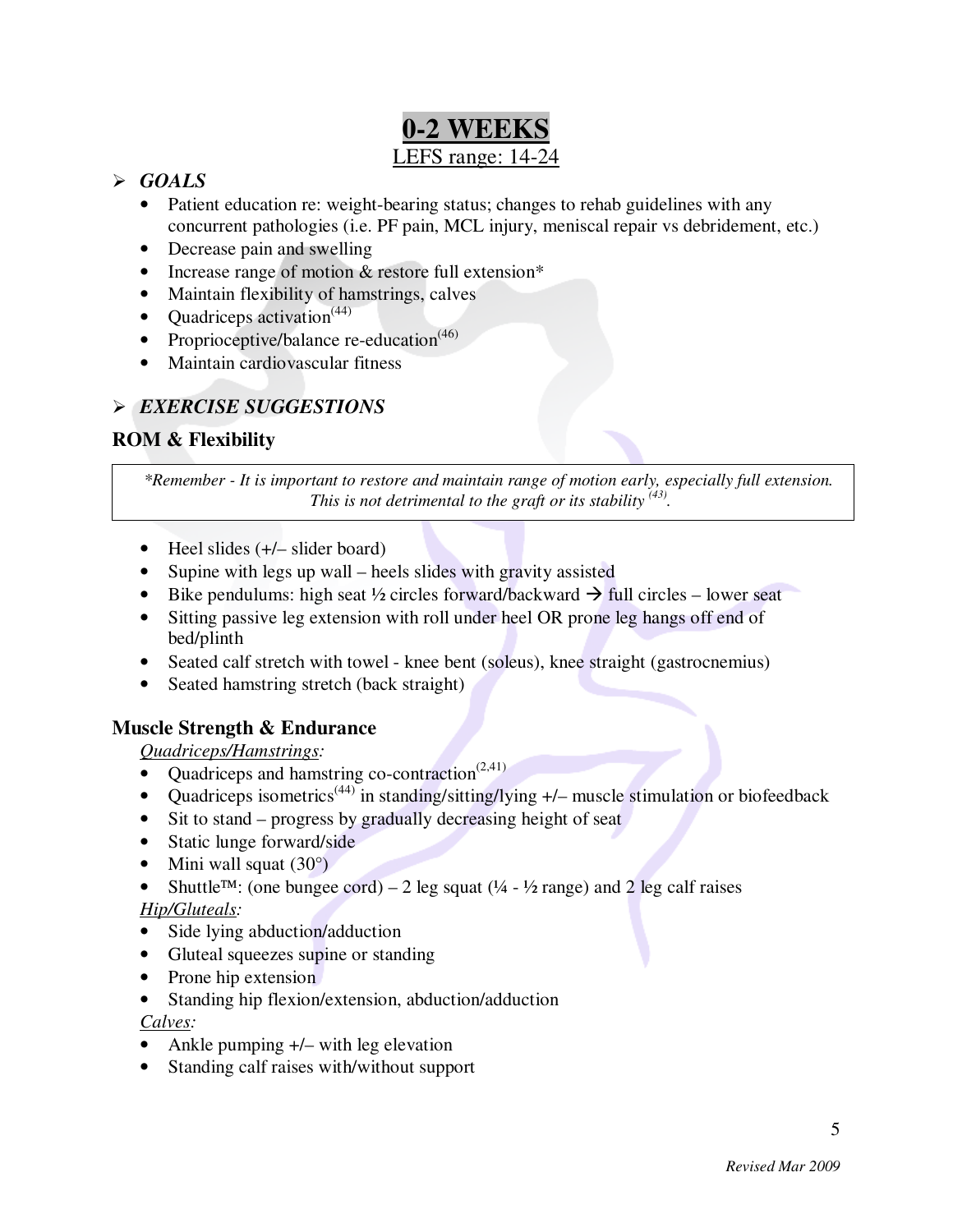# **0-2 WEEKS continued**

#### **Proprioception**

*With balance drills on unstable surfaces, be aware of and correct poor balance responses such as hip hiking with INV/EVER and trunk extension with DF/PF. GOAL: maintain stance on board regardless of ability to control board position (20)*

- Single leg stance 30-60 seconds
- Wobble boards with support (table, bars, poles) through full ROM: side-to-side, forward/backward

#### **Gait**

*If patient has an antalgic gait pattern with use of 1 crutch, keep patient on 2 crutches until they can exhibit normal gait with 1 crutch.*

- Weight shifting: side-to-side and forward/backward<sup>(28)</sup>
- Progress from 2 crutches to 1, always maintaining normal walking pattern

#### **Modalities**

- Ice 15-25 minutes $^{(24)}$
- Interferential current therapy (pain relief)
- Muscle Stimulation<sup>(49)</sup>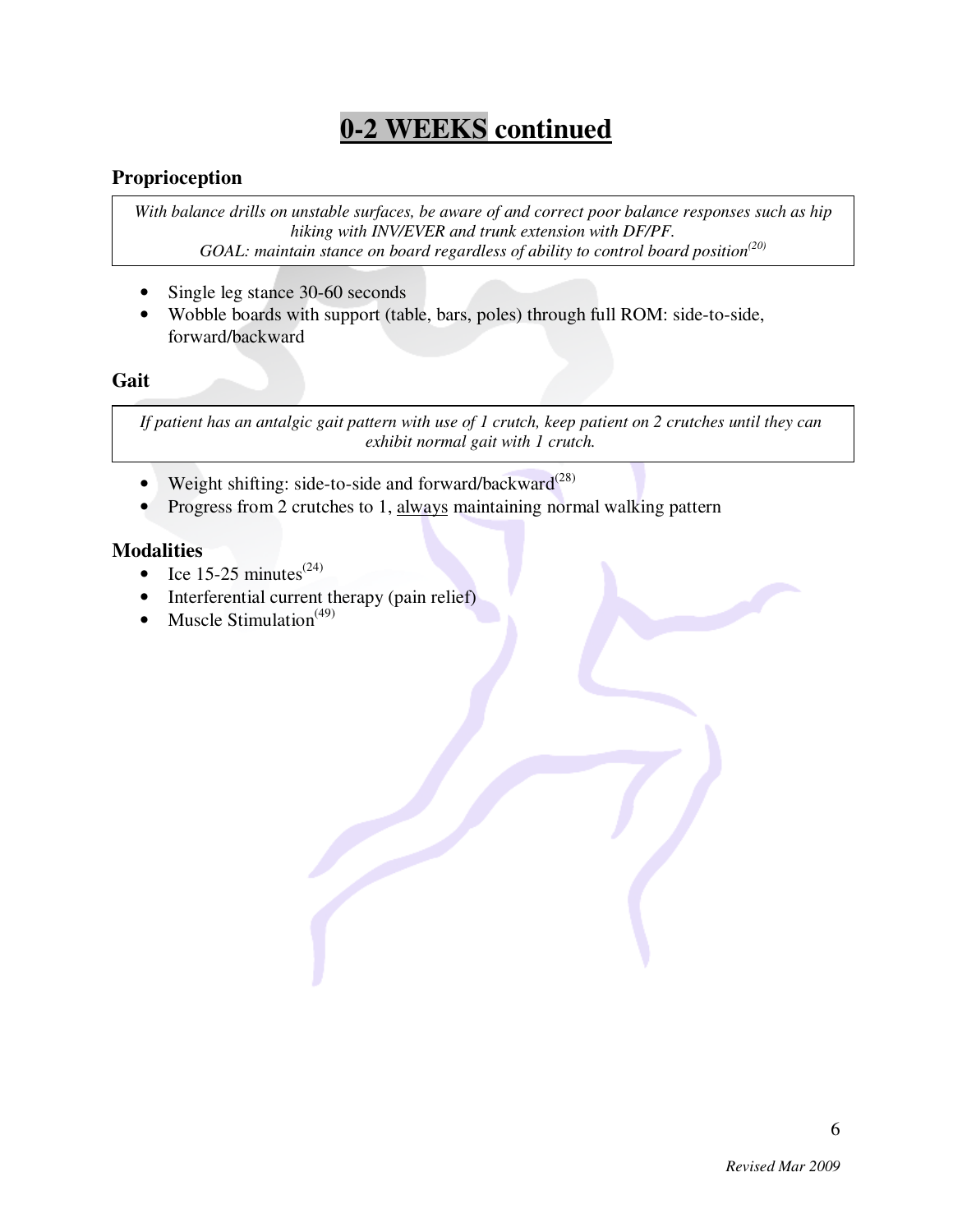# **3-6 WEEKS** LEFS range: 32-50

# *GOALS*

- Achieve near or full ROM in knee flexion and extension
- Continue flexibility exercises of other joints
- Continue strengthening exercises with control: hip, hamstrings, quadriceps, calves
- Strengthen non injured leg (documented strength losses in unaffected limb) $^{(22)}$
- Progress proprioception
- Normal WB gait
- Maintain cardiovascular fitness

# *EXERCISE SUGGESTIONS*

# **ROM & Flexibility**

- Continue as needed with slider board
- Continue on the bike full with circles forward/backward begin to lower seat
- Prone assisted knee flexion (belt, opposite leg)
- Progress to standing stretches for gastrocnemius (knee straight) and soleus (knee bent), ensure back foot is straight
- Progress to a standing hamstring stretch (keep back straight)
- Assisted quadriceps stretch in prone or in standing
- Patellar and/or tibial-femoral joint mobilizations if needed to achieve terminal ROM (no ACL strain with passive movement) $^{(3)}$

# **Muscle Strength & Endurance**

*Quadriceps:* 

- Progress on Shuttle<sup>TM</sup> from 2-1 leg squats/calf raises, increase range of motion and resistance as tolerated
- Sit-to-stand with muscle stimulation $(49)$
- Leg press machine: low weight 2 legs  $(1/2 3/4$  range)
- Wall squats with feet 12" from wall  $(45^{\circ} 60^{\circ})$
- Forward and lateral step-ups 2-4" (push body weight up through weight bearing heel slow and with control, also watch for hip hiking or excessive ankle dorsiflexion) $(4)$

# *Hamstrings/Gluteals:*

- Prone assisted hamstrings (with belt, opposite leg)
- Hip strengthening with pulleys or ankle weightsall directions (do not allow a lot of trunk swaying)
- Supine on floor legs on swiss ball: isometric hamstrings/gluteals progress to bridging (if pain free at donor site)

#### *Calves:*

• Standing calf raises 2-1 foot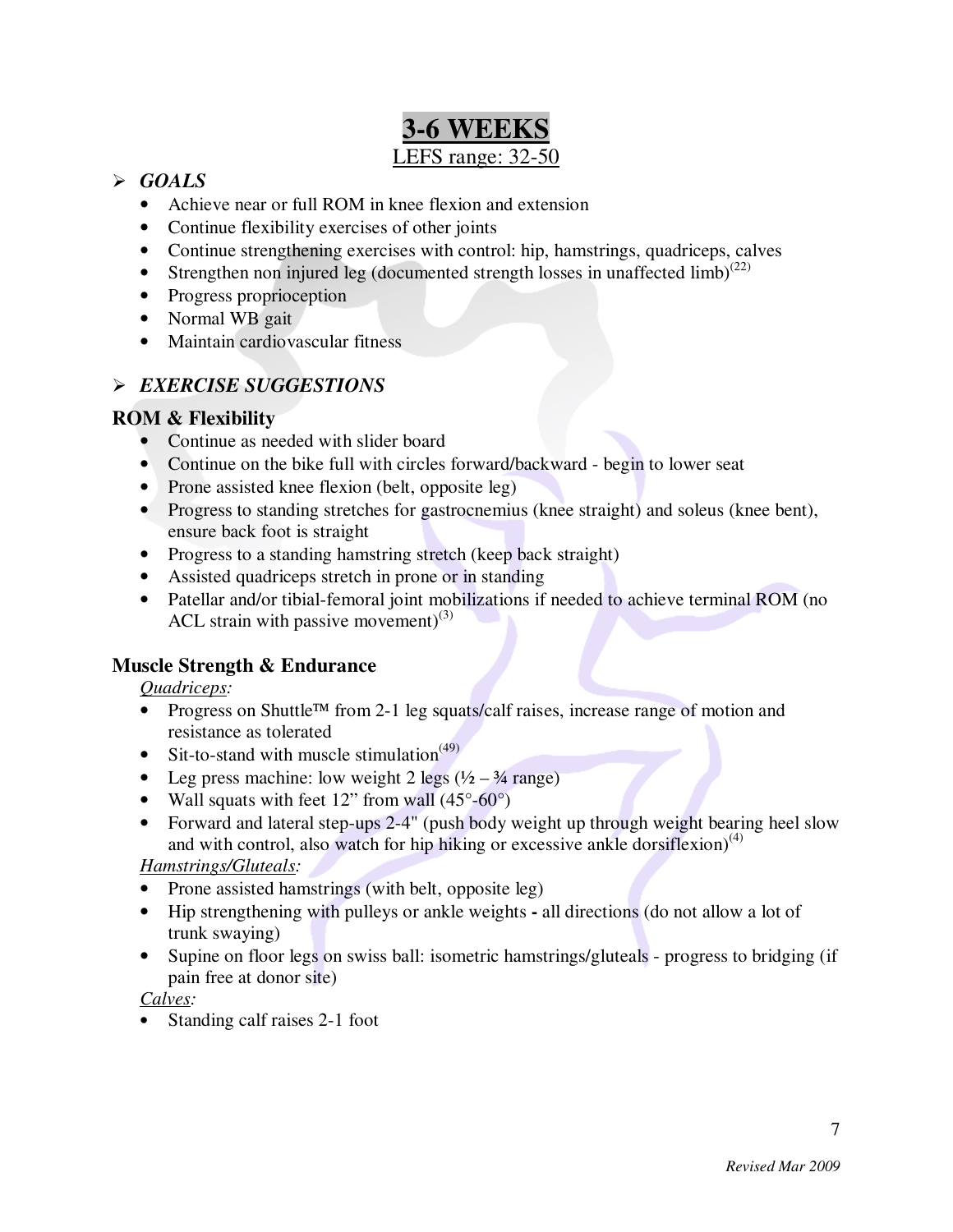# **3-6 WEEKS continued**

#### **Proprioception**

*Progression of balance retraining should be from: looking forward → looking away, eyes open → eyes closed, on a stable base → on an unstable base* 

- Continue with full ROM on wobble boards with decreased support progress to maintaining balance on board
- Standing 747 eyes open/closed progress to mini trampoline
- Dynadisc<sup>TM</sup> or BOSU<sup>TM</sup> (round) 2 leg balance  $\rightarrow$  weight shift forward/backward, side-toside, eyes open/closed  $\rightarrow$  progress to mini squats (0-30°)
- Standing on  $\frac{1}{2}$  foam roller: balance  $\rightarrow$  rocking forward/backward

#### **Gait**

*\*Full knee extension is needed for normal gait.* 

- "Cup walking"<sup>(14)</sup>: forced exaggeration of knee and hip flexion during the swing phase of gait rather than a rigid knee with a compensatory hip hike (may use plastic cups/mini pylons/foam rollers to walk over to accentuate hip/knee flexion)
- Progress from a single crutch to full weight bearing. Ensure NO antalgic gait pattern

#### **Cardiovascular Fitness**

- Bike with increasing time parameters
- May start elliptical trainer and progress to Stairmaster $TM^{(36)}$  if adequate strength has been achieved (must have no hip hiking when pressing down on step)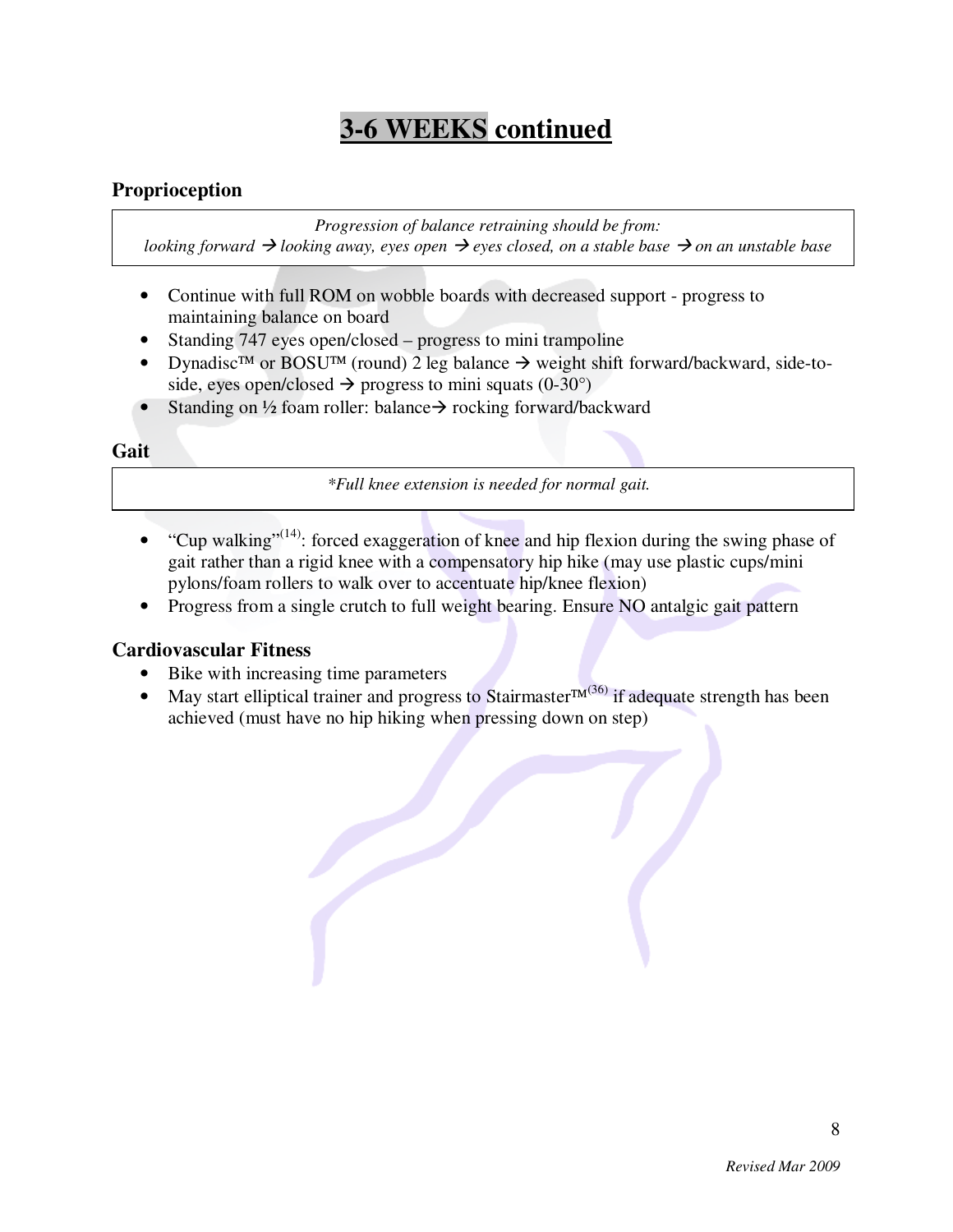# **6-9 WEEKS**  LEFS range: 45-59

### *GOALS*

- Full and pain free knee range of motion
- Functional quadriceps strength
- Initiate isokinetic quadriceps strengthening in a **specific & limited** range<sup>(37)</sup> \*\**only if*: ROM is full, no swelling, adequate muscle control, and no meniscal or patellofemoral pathology
- Address documented quadriceps strength deficits (high and low velocity, concentric and eccentric,  $0-95^{\circ}$ <sup>(23)</sup>
- Continue strengthening lower extremity muscle groups, specifically through full range hamstrings/quadriceps (without pain at donor site)
- Advance proprioception exercises
- Increase cardiovascular fitness

# *EXERCISE SUGGESTIONS*

#### **ROM & Flexibility**

• Mobilizations if needed to achieve end ranges

#### **Muscle Strength & Endurance**

#### *Quadriceps:*

- Terminal extension with tubing forward and backward facing
- Shuttle<sup>TM</sup>: full and inner range squats,  $2 \rightarrow 1$  leg, increasing resistance
- Walking in Bungee<sup>TM</sup> cord forward/backward/side step with slow control on return
- Lunging in Bungee<sup> $TM$ </sup> forward/backward/diagonal
- Step-ups 6-8" step forward/lateral (vertical trunk, watch for hip hiking or excessive ankle dorsiflexion)
- Eccentric lateral step down on  $2 \rightarrow 4 \rightarrow 6$ " step with control (watch for hip hiking or excessive ankle dorsiflexion) $(15)$
- Static Lunge ( $\frac{1}{4}$   $\frac{1}{2}$  range)  $\rightarrow$  progress to dynamic lunge step ( $\frac{1}{4}$   $\frac{1}{2}$  range) with proper trunk and leg alignment
- Full wall squats to  $90^\circ$
- Initiate isokinetic program if patient is appropriate and equipment is available (see reference for timelines and ROM restrictions)<sup>(37)\*\*</sup>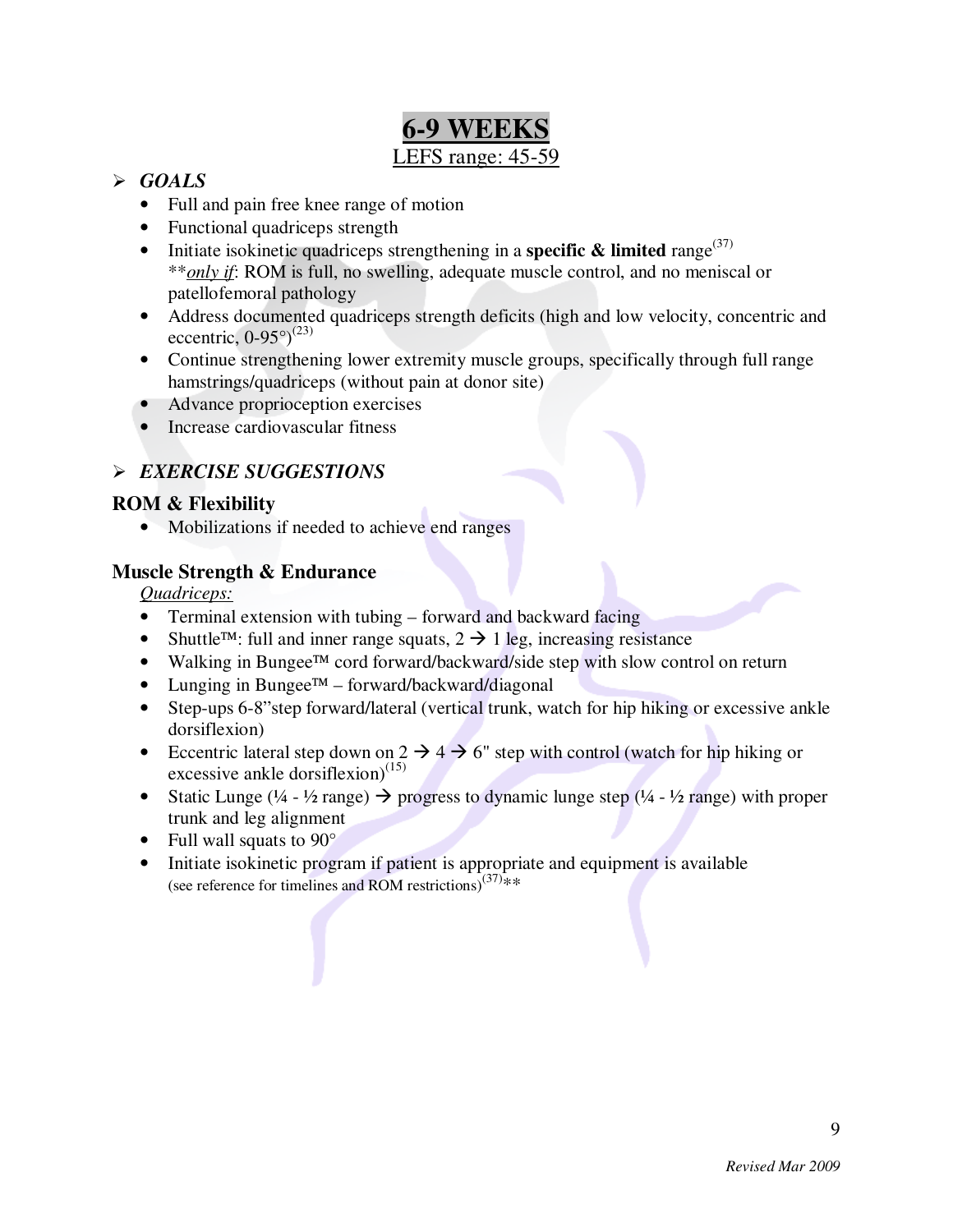# **6-9 WEEKS continued**

#### *Hamstrings/Gluteals:*

- Continue hip strengthening with increased weights/tubing resistance
- Supine on floor legs on swiss ball: bridging plus knee flexion (heels to buttocks)
- Prone active hamstring curls progress with 1-2 lb weights
- Standing hamstrings curls when able to attain 90° ROM against gravity add 1-2 lb weights
- Sitting hamstring curls with light tubing/pulley system for resistance
- Fitter<sup> $TM$ </sup>: hip abduction and extension (poles for support)
- Shuttle<sup>TM</sup> standing kick backs (hip/knee extension)
- Tubing kickback (mule kicks)

*Calves:* 

- Shuttle<sup>TM</sup> heel drops  $2 \rightarrow 1$  leg
- Mini trampoline: weight shift heel drops/bouncing

#### **Proprioception**

- Continue on wobble boards and begin to add basic upper body skills (i.e. throwing)
- Mini trampoline: single leg stance,  $+/-$  Bodyblade<sup>TM</sup> above/below head
- BOSU<sup>TM</sup> marching: progress with high knees
- Progress Dynadisc<sup>TM</sup> or BOSU<sup>TM</sup> 1 leg balance with/without support
- Dynadisc<sup>TM</sup> or BOSU<sup>TM</sup> squats (60-90°)
- Dynadisc<sup>™</sup> or BOSU<sup>™</sup> stand on 2 legs, with throwing to Rebounder<sup>™</sup>

# **Hydrotherapy / Pool**

- Knee ROM
- Walking forward/backward, static lunge, lunge walking, squats, side shuffles, step up/down, calf raises (2-1 foot)
- Hip extension/flexion, adduction/abduction
- Deep water: stride walking, cycling, flutter kick

#### **Cardiovascular Fitness**

- Bike, increasing time or resistance
- Stairmaster<sup>TM</sup>: forward/backward progress to no hand support
- Swim Flutter kick only
- Pool jogging deep water jogging
- Treadmill walking, increase speed  $+/-$  visual (mirror) or auditory (metronome) feedback $(12,20)$

10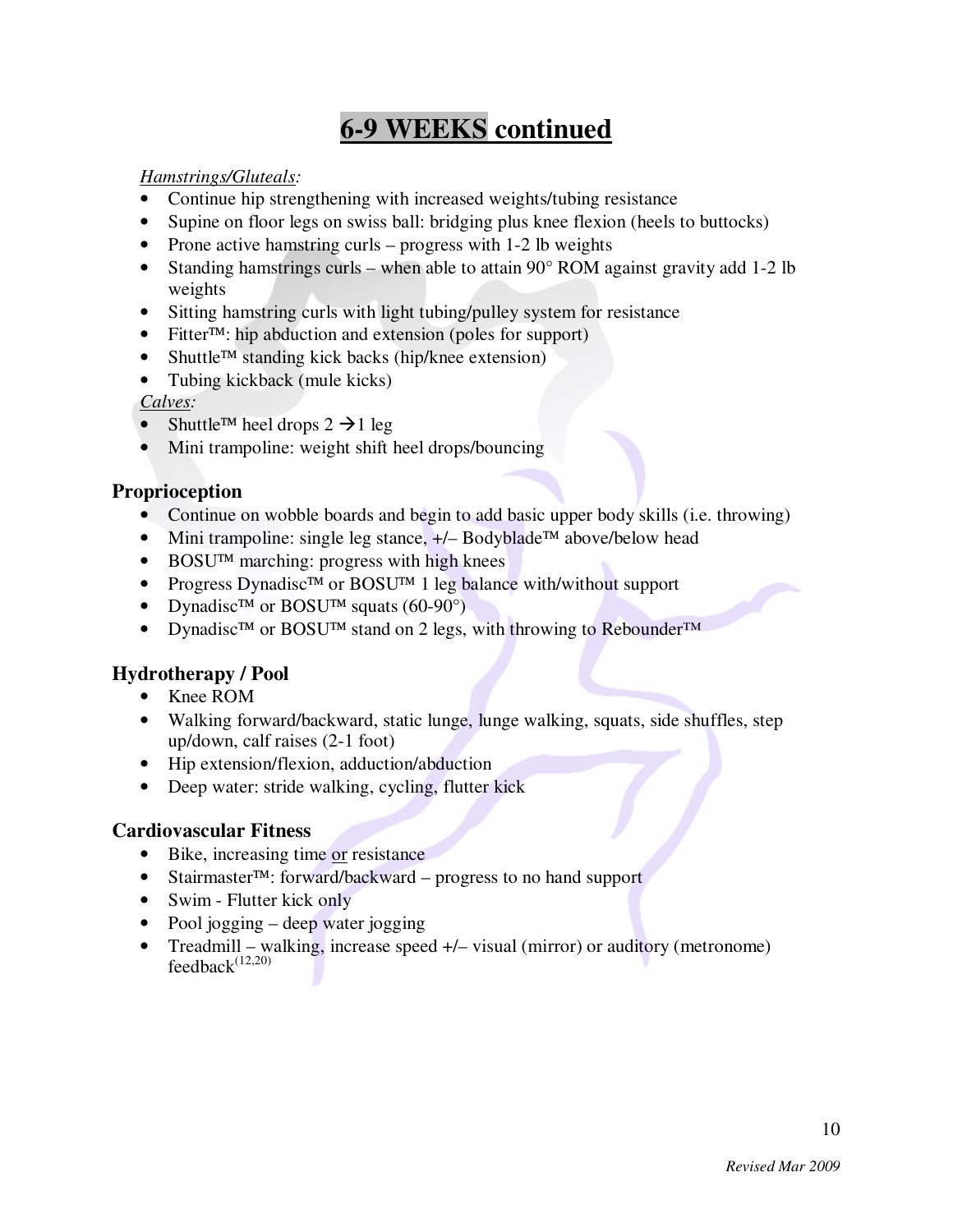# **9-12 WEEKS**  LEFS range: 55-66

# *GOALS*

- Continue flexibility exercises
- Ouadriceps strength progression
- Address documented hamstring strength deficits (high speed, eccentric  $95-60^{\circ}$ )<sup>(23)</sup>
- Continue lower chain concentric/eccentric strengthening of quadriceps & hamstrings, both inner range (60–95°) & full range
- Proprioceptive progression
- Sport specific cardiovascular fitness

# *EXERCISE SUGGESTIONS*

# **Muscle Strength & Endurance**

*Quadriceps:* 

- Progress resistance of Shuttle<sup>TM</sup>: full ROM and inner range (60-95°), working on strength & endurance,  $2 \rightarrow 1$  leg
- Static Lunge (full range)  $\rightarrow$  dynamic lunge  $\rightarrow$  lunge walking all with proper trunk and leg alignment
- Backward step up 4-6-8" step
- Clock face lunges with Bungee<sup> $TM$ </sup> using mini pylon markers
- Quick walk forward/backward with Bungee<sup>TM</sup>
- Ouick side stepping with Bungee<sup> $TM$ </sup>
- Quick lunge forward with control (upright trunk, no forward thrust, no hip hiking)
- $\bullet$  Eccentric Bungee<sup>TM</sup>
- Eccentric step down with control on  $6 \rightarrow 8$ " step
- Shuttle<sup>TM</sup> jumping (low resistance) 2 legs  $\rightarrow$  alternate legs (jogging)  $\rightarrow$  single leg
- Shuttle<sup> $TM$ </sup> ski hops (side-to-side)
- Continue / progress isokinetic program if patient is appropriate and equipment is available (see reference for timelines and ROM restrictions)<sup>(37)</sup>\*\*

#### *Hamstrings/Gluteals:*

- Prone/standing pulley knee flexion
- Chair walking
- Prone eccentric hamstrings with pulleys/tubing, alternating inner range and full range
- Hydrafitness<sup>TM</sup> (hamstrings  $\&$  quadriceps): 90-30°, resistance 1-3
- Continue hip strengthening with increased weights/tubing resistance
- Sitting and standing hamstring curls Bungee<sup>TM</sup>/pulleys/ weights sitting and standing positions - address full range concentrically and inner range from 95-60° eccentrically and high velocity (if pain free & without difficulty)
- Supine eccentric hamstrings with knee in extension

*Calves:* 

• Eccentric heel drops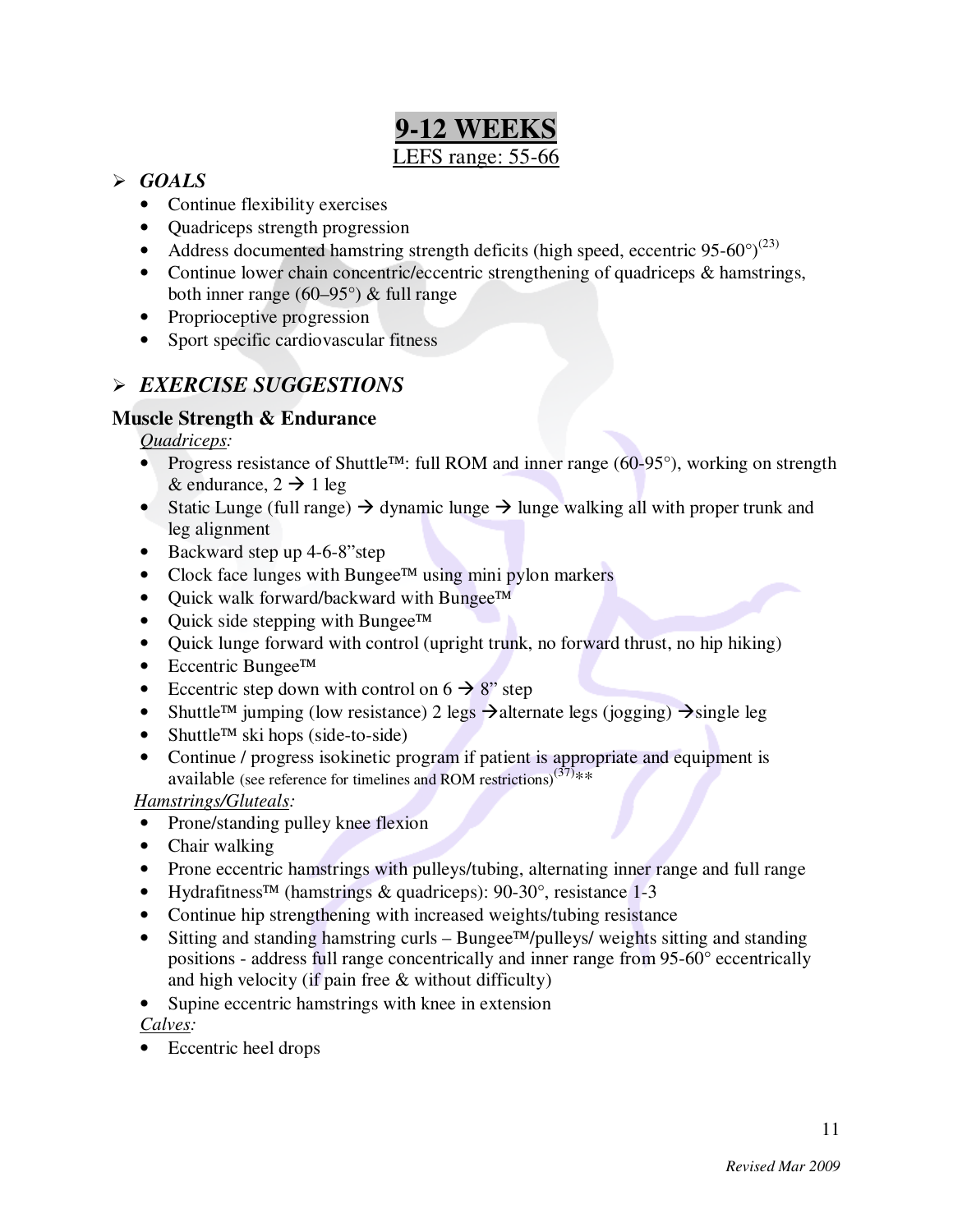# **9-12 WEEKS continued**

#### **Proprioception**

- On boards/Dynadisc<sup>TM</sup>/BOSU<sup>TM</sup>/foam roller/mini trampoline: catch and throw (2) hands/1hand) at varying angles and directions with partner or using rebounder
- Dynadisc<sup>TM</sup> or BOSU<sup>TM</sup> throwing on rebounder feet side-to-side, forward/backward, 2-1 foot
- Perturbation drills<sup>(8,42)</sup> with tubing on boards/ Dynadisc<sup>TM</sup>/BOSU<sup>TM</sup> /foam roller/mini trampoline
- Single leg stance on Dynadisc<sup>TM</sup> or BOSU<sup>TM</sup> with unaffected leg performing kicking drills +/– tubing/pulleys
- Single leg stance on Dynadisc<sup>TM</sup> or BOSU<sup>TM</sup> performing kicking drills  $+/-$  tubing/pulleys
- Single leg stance on Dynadisc<sup>TM</sup> or BOSU<sup>TM</sup> performing higher end upper body skills

# **Hydrotherapy / Pool**

- Increase time, speed, repetitions of exercises
- Pool running

# **Cardiovascular Fitness**

- Bike: increased resistance and time parameters
- Fitter<sup>TM</sup>: slalom skiing without ski pole support
- Treadmill walk  $+/-$  incline<sup>(29)</sup>  $\rightarrow$  quick walk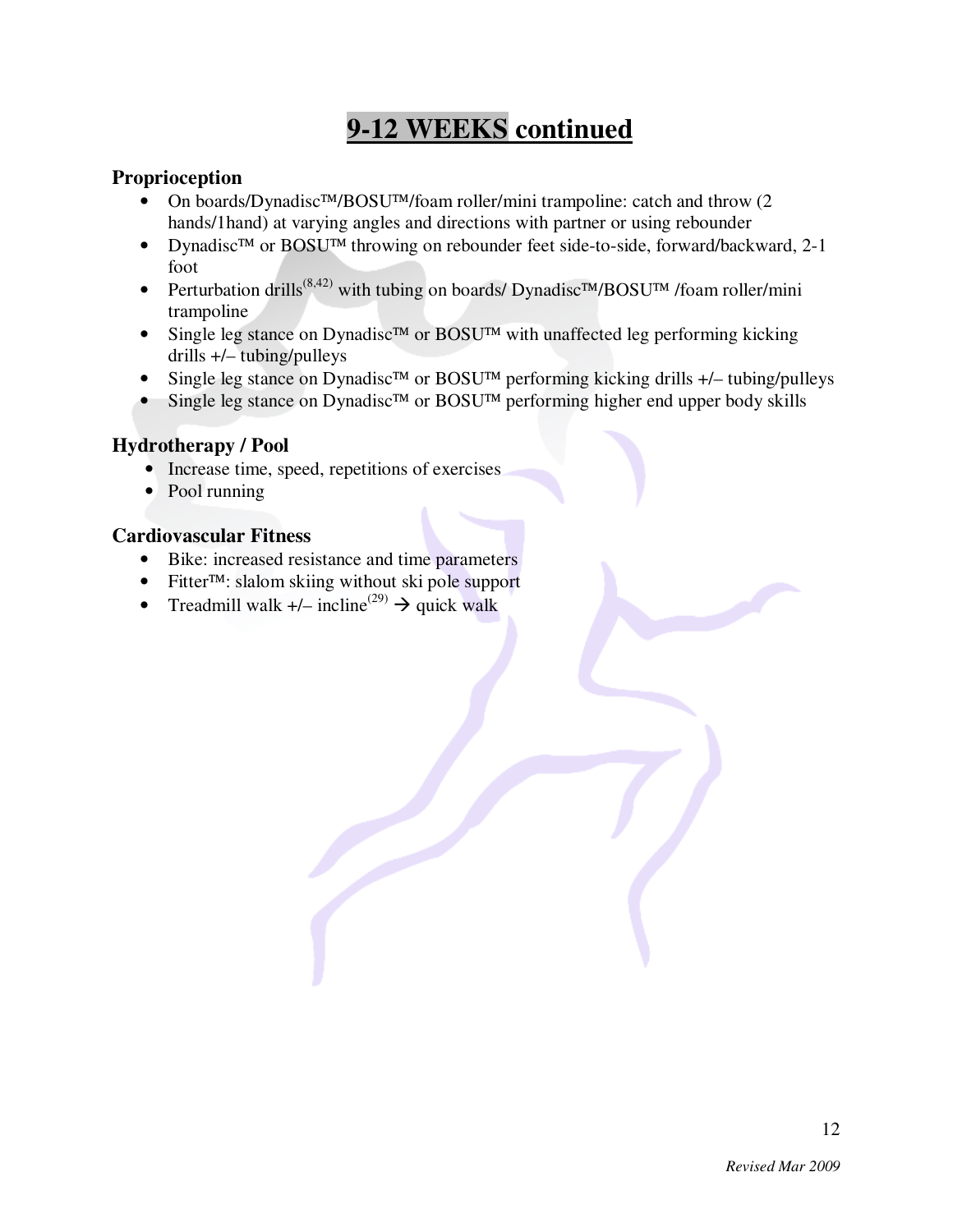# **12-16 WEEKS**  LEFS range: 55-66

### *GOALS*

- Continue with flexibility exercises for the lower chain
- Continue strengthening of the lower chain
- Sport specific quadriceps & hamstrings strengthening
- Sport specific proprioception training
- Sport specific cardiovascular fitness

# *EXERCISE SUGGESTIONS*

#### **Muscle Strength & Endurance**

- Continue with concentric and eccentric strengthening of hamstrings and quadriceps, working through full & inner range
- Backward lunge progress to backward lunge walking (with proper trunk and leg alignment)
- Bungee<sup> $TM$ </sup> jogging progress to running
- Split squat jumps progress to BOSU
- Single leg drop landing 2" step

#### **Agility**

*Agility is the ability to move, and change direction and position of the body quickly and effectively with control.*

- Ladder drills forward/backward, side-to-side (focus on footwork/speed/timing)
- 2 legged lateral and forward jumping
- Side step-overs (hurdle) progress to side hop-overs
- Carioca patterning
- Tuck jumps
- Skipping
- Initiate 2 legged hop tests (hop for distance, 6-m timed hop, triple hop, crossover hop) prior to single leg hop tests in next stage - ensure patterning and landing is proficient prior to 1 leg progression

#### **Proprioception**

- Mini trampoline: 2 feet jump & land  $\rightarrow$  jogging  $\rightarrow$  1 leg hopping (1L/1R, 2L/2R, 3L/3R…)
- Continue progressing skill difficulty
- Single leg stance tap down clock drill with mini pylons
- Dynadisc<sup>TM</sup> or BOSU<sup>TM</sup>: 1 leg balance with upper body or opposite leg skill i.e. throwing, phantom kicking with Bungee<sup> $TM$ </sup> resistance, hockey shot....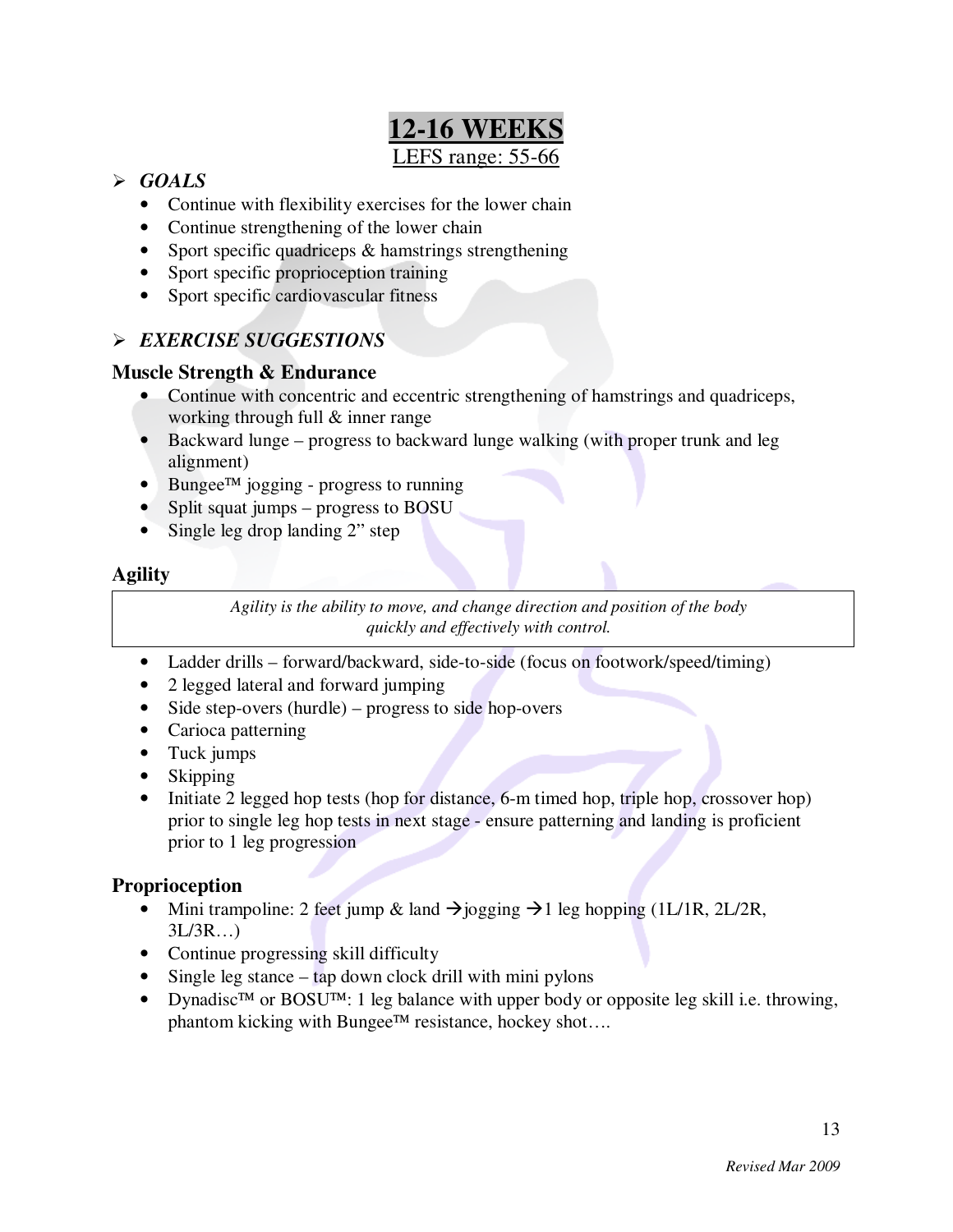# **12-16 WEEKS continued**

#### **Hydrotherapy / Pool**

- Progress to plyometrics: 2 leg hopping, forward/backward/side-to-side
- Split squat jumping

#### **Cardiovascular Fitness**

- Bike standing with interval training
- Sport specific cardiovascular training: aerobic vs. anaerobic training
- Jogging straight on flat ground, no cuts/no downhill
- Treadmill jog  $\rightarrow$  interval running  $\rightarrow$  running

*\*Note: Progression to running may only occur once a symmetric and proficient pattern has been attained to prevent abnormal tissue/joint loading in the lower extremity. Running should NOT be initiated if swelling, loss of motion or patello-femoral pain is present.*

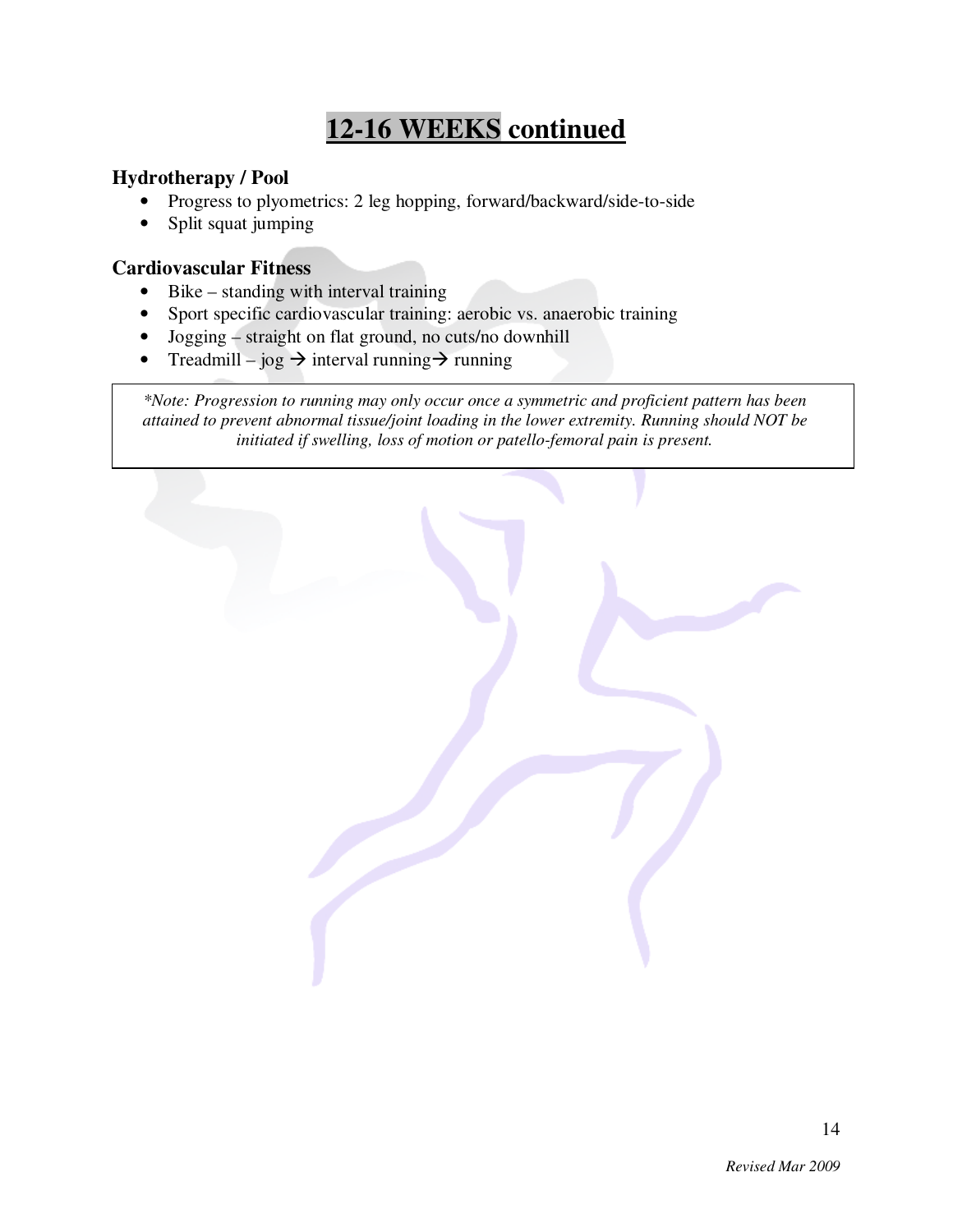# **16-20 WEEKS** LEFS range: 61-76

### *GOALS*

- Sport specific quadriceps, hamstrings and lower chain strengthening progressing to plyometrics
- Proprioception training
- Sport specific cardiovascular fitness

# *EXERCISE SUGGESTIONS*

#### **Muscle Strength & Endurance**

- Continue with lower extremity strengthening with specific emphasis on client–specific deficits
- $2 \rightarrow 1$  leg progression for all exercises

# **Plyometrics and Agility**

*Plyometrics are exercises that enable a group of muscles to reach maximal strength in as short a time as possible. They help bridge the gap between speed and strength training. Adequate concentric & eccentric strength is essential before initiating plyometrics. If needed, start them in the pool in shallow water to decrease stress on the tibiofemoral and patellofemoral joints; otherwise initiate on land as tolerated.*

*Agility drills should commence by introducing proper footwork, timing and speed. Once the client is able to successfully and appropriately run in a straight line,without difficult, non-linear activities may be initiated, such as cutting and pivoting. These drills should commence by introducing large angles and low speeds (ie. large figure 8s) and progress to more advanced drills with sharper angles and increasing speeds(20)*

- Ladder drills incorporate lateral movements/diagonals, adding single leg and crossover patterns
- Running/lunging/vertical jump/ run-plant-sidestep with Bungee<sup> $TM$ </sup> may incorporate upper/lower body skill – kicking, jumping, catching, pass & shoot
- Shuttle<sup>TM</sup> hopping  $2 alt 1$  (high resistance, increased speed)
- Shuttle<sup>TM</sup> Ski hops (high resistance, increased speed)
- Carioca 3/4 jog
- Mini trampoline: 2 leg jump of  $f 2$  leg land with progression to one leg land on/off balance pad/BOSU (watch for proper landing mechanics)
- Single leg forward and lateral hopping
- Hop tests: single hop, 6-m timed hop, triple hop, crossover hop
- Vertical jumps single leg
- Box hop up /down
- Box jump down with sprint forward
- Box drop jump 2 legs with proper form may progress to drop jump with vertical hop for maximum height
- Single leg drop landing 4-6-8-10" step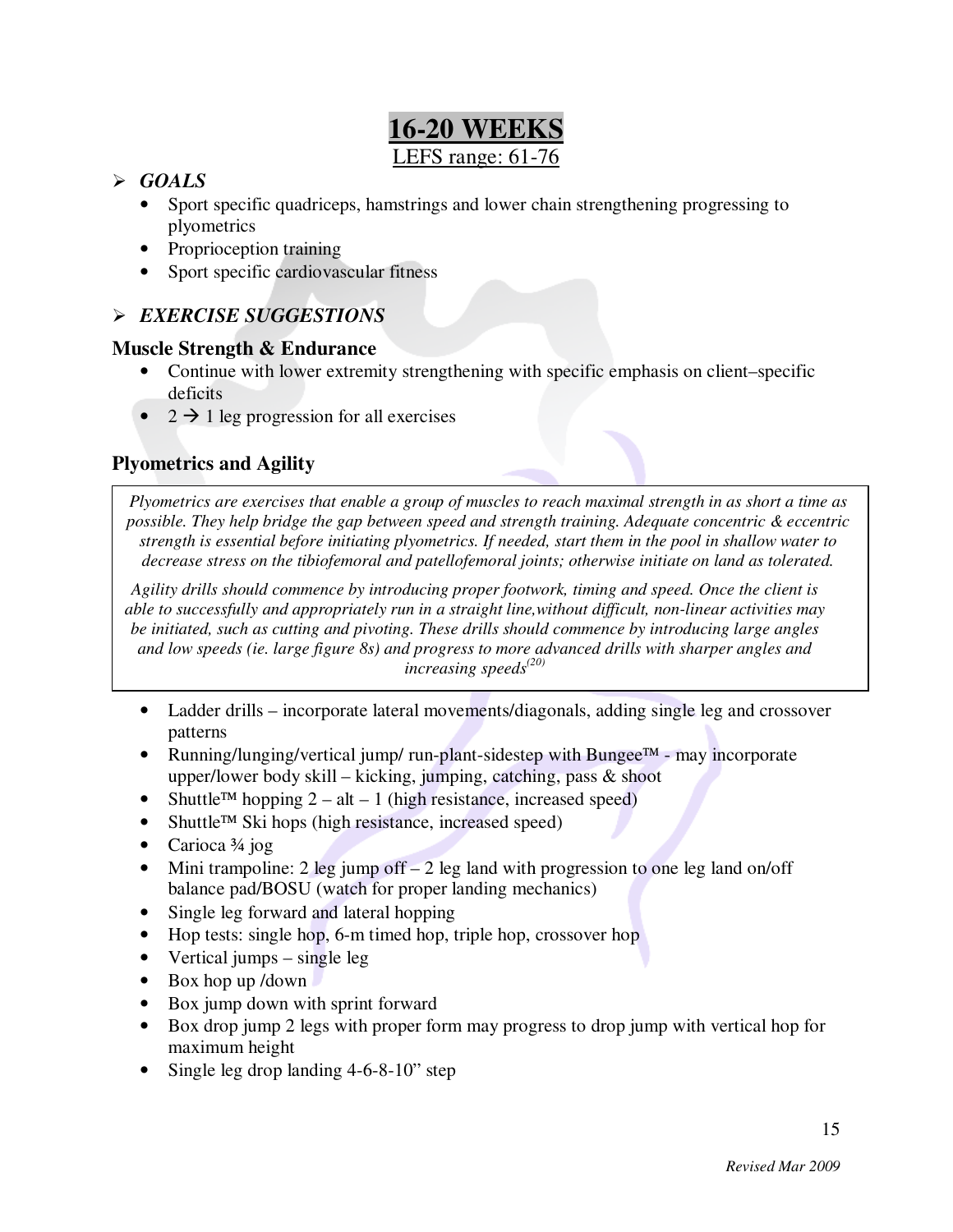# **16-20 WEEKS continued**

#### **Proprioception**

- Continue progressions e.g. mini trampoline with upper skills
- Forward hop and lateral hop maintain balance for 5 sec on landing
- Cutting drills with quick stop and maintain balance
- Bungee<sup>TM</sup> run plant/push off  $L&R$

#### **Cardiovascular Fitness**

- Increase distance, duration or intensity with bike, Stairmaster<sup>TM</sup>, treadmill, outdoor running/cycling depending on the demands of the particular sport
- Treadmill: running  $\rightarrow$  sprinting: assess sprinting form should have normal pain-free rhythmic stride (audible monitoring of foot contact)<sup>(20)</sup>
- Jogging and running on an uneven surface
- Jogging with turns 90/180/360°
- Jogging and cutting with  $45^\circ$  change of direction
- Acceleration and deceleration running, add on tight turns and hills as tolerated
- Cycling outdoors
- Swimming no whipkick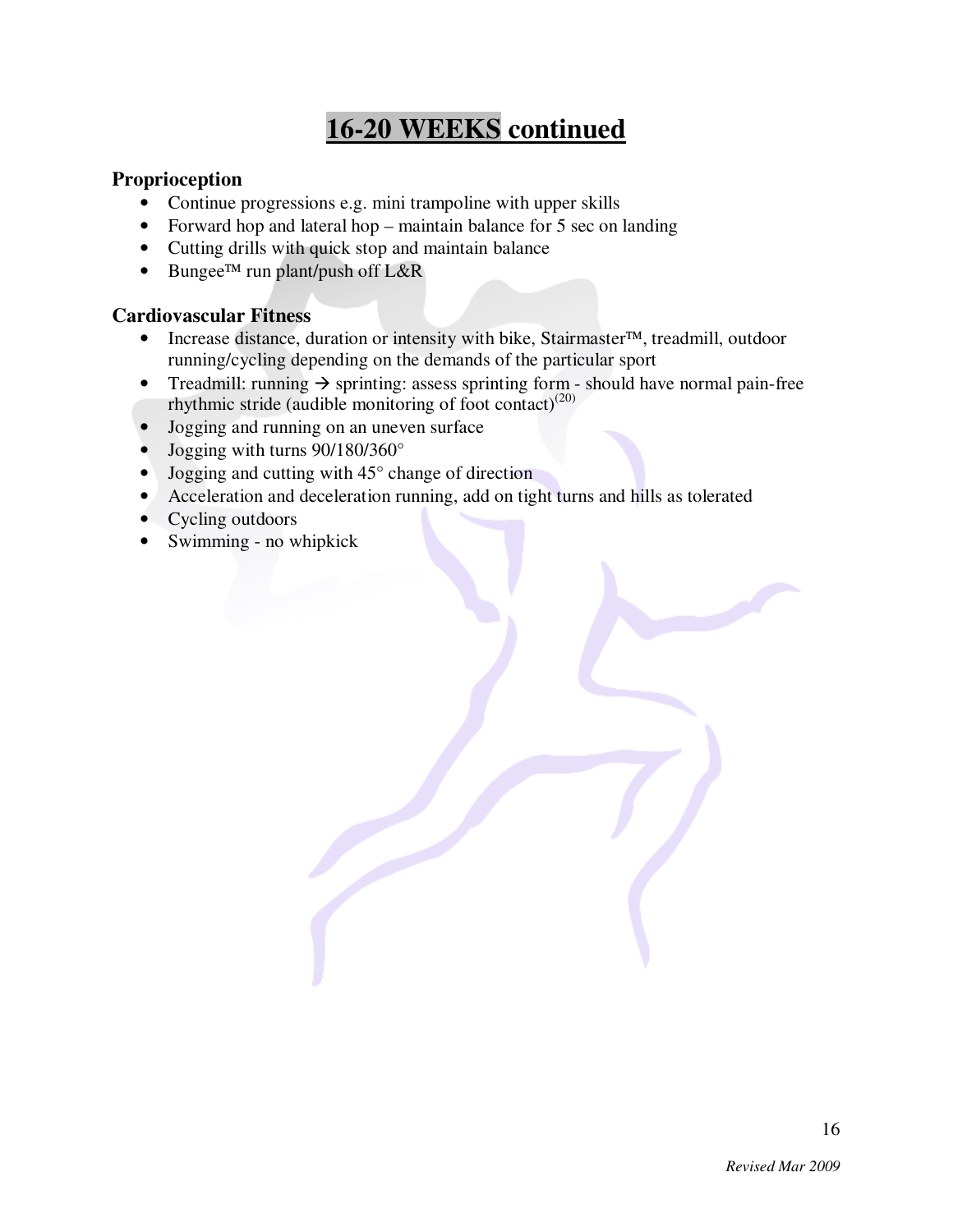# **20-24 WEEKS** LEFS range: 61-76

#### *GOALS*

- Adequate cardiovascular fitness, strength, power, agility neuromuscular control, symmetry and stability
- Continue with upper body strengthening
- Back to sport practice for upper skills (as able)
- Return to sport skills on own at practice with minimal risk of re-injury

# *EXERCISE SUGGESTIONS*

# **Plyometrics and Agility**

- Single leg drop jump 6" step
- Large Figure 8's
- Carioca running full speed
- Last minute decision drills
- 2 and 1 foot hopping with control
- Forward and lateral hop with control and comparable distance L&R
- Triple jump and landing with control and comparable distances L&R
- Single limb hop for distance (within 15% of uninvolved side)
- Single-limb crossover triple hop for distance (within 15% of uninvolved side)
- Single-limb timed hop over 6 m (within  $15\%$  of uninvolved side)
- Single limb vertical power hop (within  $15\%$  of uninvolved side)
- Single limb drop landing (within 15% of uninvolved side)
- Single limb drop-jump
- 10 second single limb maximum vertical hop (both sides)

*Direct correspondence to: M. Werstine HBSc(Kin), BHSc(PT), Masters Manip Ther (AUS), MSc, FCAMT Fowler Kennedy Sport Medicine Clinic Physiotherapy Department 3M Centre, UWO London, Ontario, Canada N6A 3K7 Phone: 519-661-2111 x88831 Fax: 519-661-3379* 

*To request a copy in pdf email: fowlerkennedypt@gmail.ca*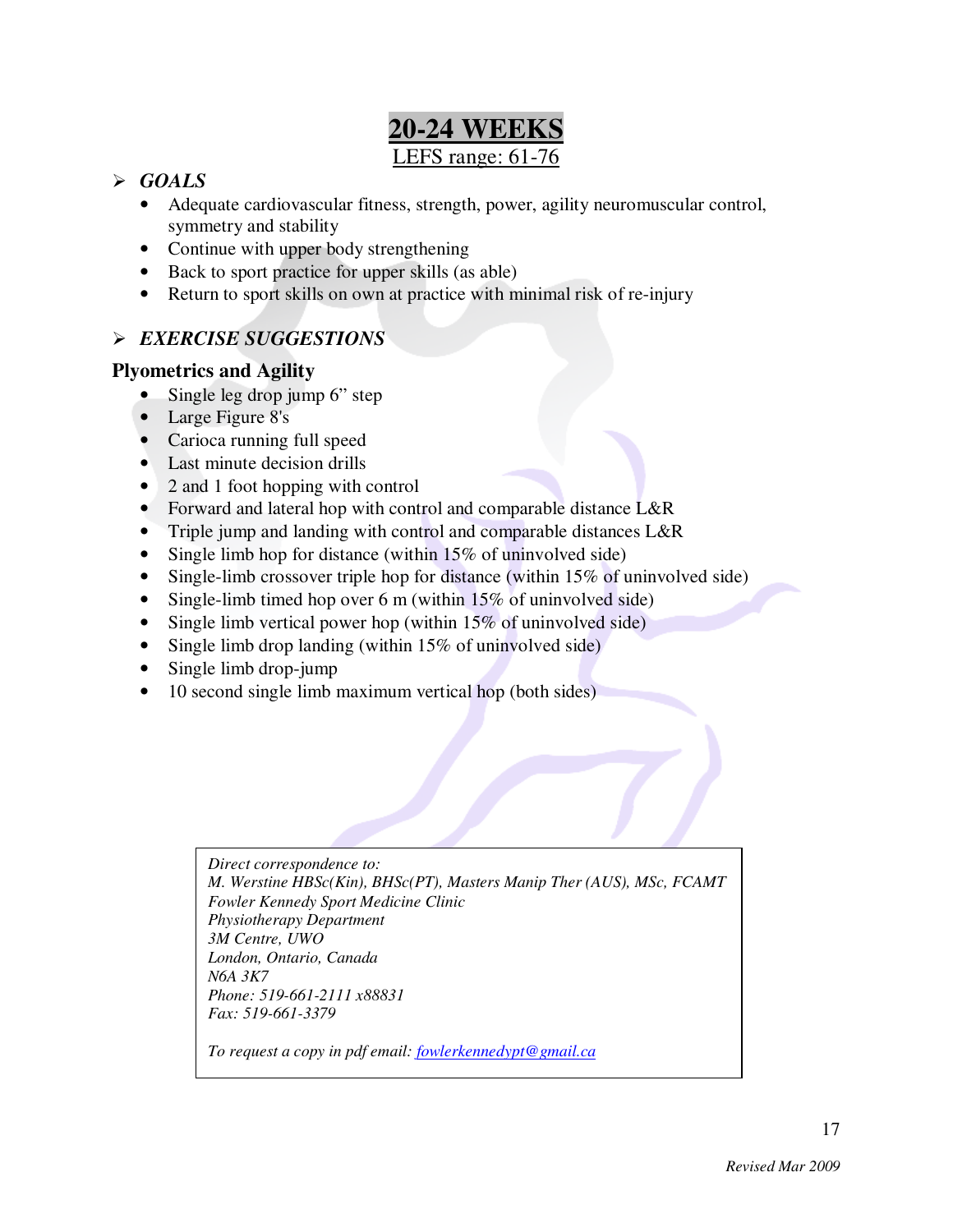# **REFERENCES**

1. Bandy WD, Irion JM, Briggler M. The effect of time and frequency of static stretching on flexibility of the hamstring muscles. *Physical Therapy.* 1997;77(10): 1090-1096.

2. Barratta R, Solomonow M, Zhou BH, Leston D, Chuinard R, D'Ambrosia R. Muscular coactivation. The role of the antagonist musculature in maintaining knee stability. *American Journal of Sports Medicine.* 1988;16(2): 113-122.

3. Beard DJ, Zavatsky AB, Murray DW, Dowdall MJ, O'Connor JJ. Is leg lifting in full extension safe following anterior cruciate ligament reconstruction? *Physiotherapy.* 1993;80(7): 437-438.

4. Beynnon BD, Fleming BC. Anterior cruciate ligament stain in-vivo: A review of previous work. *Journal of Biomechanics.* 1998;31(6): 519-525.

5. Beynnon BD, Fleming BC, Johnson RJ, Nichols CE, Renstrom PA, Pope MH. Anterior cruciate ligament stain behavior during rehabilitation exercises in-vivo. *The American Journal of Sports Medicine.* 1995;23(1): 24-34.

6. Birmingham TB, Bryant DM, Giffin RJ, Litchfield RB, Kramer JF, Donner A, Fowler PJ. A randomized controlled trial comparing the effectiveness of functional knee brace and neoprene sleeve use after anterior cruciate ligament reconstruction. *The American Journal of Sports Medicine.* 2008;36(4): 648-655.

7. Birmingham TB, Kramer JF, Kirkley A, Inglis JT, Spaulding SJ, Vandervoort AA. Knee bracing after ACL reconstruction: effects on postural control and proprioception. *Med Sci Sports Exercise.* 2001;33(8): 1253-1258.

8. Chimielewski TL, Hurd WJ, Rudolph KS, Axe MJ, Snyder-Mackler L. Perturbation training improves knee kinematics and reduces muscle co-contraction after complete unilateral anterior cruciate ligament rupture. *Journal of American Physical Therapy.* 2005;85(8): 740-754.

9. Cooper RL, Taylor NF, Feller JA. A systematic review of the effect of proprioceptive and balance exercises on people with an injured or reconstructed anterior cruciate ligament. *Research in Sports Medicine.* 2005;13: 163-178.

10. Corrigan JP, Cashman WF, Brady MP. Proprioception in the cruciate deficient knee. *Journal of Bone and Joint Surgery (Br).* 1992;74: 247-250.

11. Decker MJ, Torry MR, Noonan TJ, Riviere A, Sterrett WI. Landing adaptions after ACL reconstruction. *Medicine and Science in Sports and Exercise.* 2002;34(9): 1408-1413.

12. Decker MJ, Torry MR, Noonan TJ, Sterett WI. Gait retraining after anterior cruciate reconstruction. *Archives of Physical Medicine and Rehabilitation.* 2004;85: 848-856.

13. DeVita P, Hortobagyi T, Barrier J. Gait biomechanics are not normal after anterior cruciate ligament reconstruction and accelerated rehabilitation. *Medicine and Science in Sports and Exercise.* 1998;30(10): 1481-1488.

14. Ellenbecker TS. Knee ligament rehabilitation. Chapter 9. Rehabilitation after autgenic and allogenic anterior cruciate ligament reconstruction. New York: Churchill Livingstone, 2000:132-149.

15. Ernst GP, Saliba E, Diduch DR, Hurwitz SR, Ball DW. Lower-extremity compensations following anterior cruciate ligament reconstruction. *Physical Therapy.* 2000;80(3): 251-260. 16. Escamilla RF. Knee biomechanics of the dynamic squat exercise. *Medicine and Science in Sports and Exercise.* 2001;33(1): 127-141.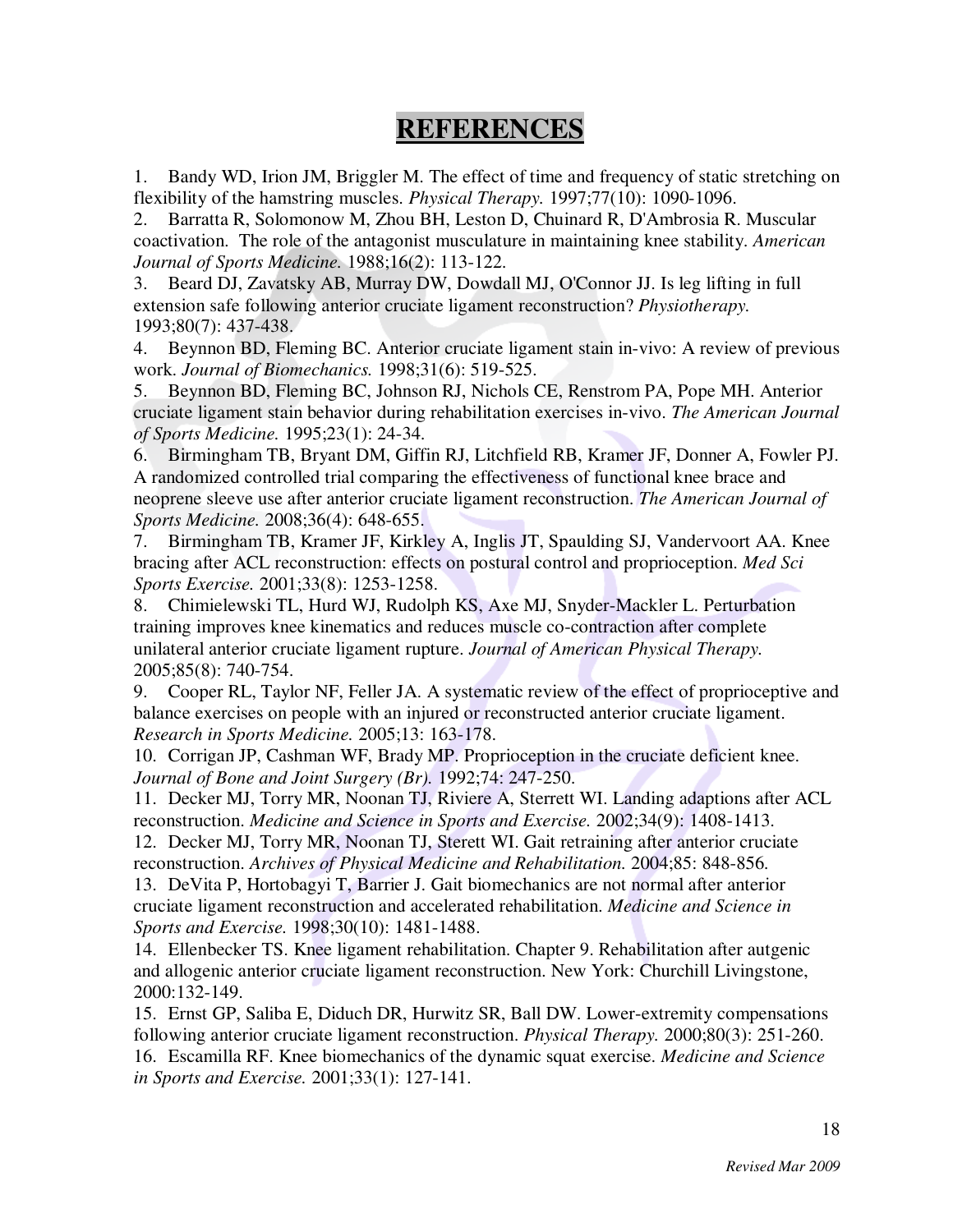17. Faber KJ, Dill JR, Amendola A, Thain L, Spouge A, Fowler PJ. Occult osteochondral lesions after anterior cruciate ligament rupture: six-year magnetic resonance imaging followup study. *The American Journal of Sports Medicine.* 1999;27: 489-494.

18. Fitzgerald GK, Axe MJ, Snyder-Mackler L. The efficacy of perturbation training in nonoperative anterior cruciate ligament rehabilitation programs for physically active individuals. *Physical Therapy.* 2000;80(2): 128-151.

19. Gillquist J, Messner K. Anterior cruciate ligament reconstruction and the long term incidence of gonarthrosis. *Sports Medicine.* 1999;27(3): 143-156.

20. Hewett TE, Paterno MV, Myer GD. Strategies for enhancing proprioception and neuromuscular control of the knee. *Clinical Orthopaedics and Related Research.* 2002;402: 76-94.

21. Hewett TE, Paterno MV, Noyes FR. Differences in single leg balance on an unstable platform between female and male normal ACL-deficient and ACL-reconstructed knees. The Twenty-fifth Annual Meeting of the American Orthopaedic Society for Sports Medicine. Traverse City, MI, 1999.

22. Hiemstra LA, Webber S, MacDonald PB, Kriellaars DJ. Contralateral limb strength deficits after anterior cruciate ligament reconstruction using a hamstring tendon graft. *Clinical Biomechanics.* 2007;22: 543-550.

23. Hiemstra LA, Webber S, MacDonald PB, Kriellaars DJ. Knee strength deficits after hamstring and patellar tendon anterior cruciate ligament reconstruction. *Medicine and Science in Sports and Exercise.* 2000;32(8): 1472-1479.

24. Ho SS, Illgen RL, Meyer RW, Torok PJ, Cooper MD, Reider B. Comparison of various icing times in decreasing bone metabolism and blood flow in the knee. *American Journal of Sports Medicine.* 1995;23(1): 74-76.

25. Isberg J, Faxen E, Brandsson S, Eriksson BI, Karrholm J, Karlsson J. Early active extension after anterior cruciate ligament reconstruction does not result in increased laxity of the knee. *Knee Surgery, Sports Traumatology, Arthroscopy.* 2006;14(11): 1108-1115.

26. Keays SL, Bullcok-Saxton JE, Newcombe P, Bullock MI. The effectiveness of a preoperative home-based physiotherapy programme for chronic anterior cruciate ligament deficiency. *Physiotherapy Research International.* 2006;11(4): 204-218.

27. Kuster MS, Grob K, Kuster M, Wood GA, Gachter A. The benefits of wearing a compression sleeve after ACL reconstruction. *Medicine and Science in Sports and Exercise.* 1999;31(3): 368-371.

28. Kvist J. Tibial translation in exercises used early in rehabilitation after anterior cruciate ligament reconstruction. Exercises to achieve weight-bearing. *The knee.* 2006;13: 460-463. 29. Lange GW, Hintermeister RA, Schlegel T, Dillman CJ, Stredmand JR.

Electromyographic and kinematic analysis of graded treadmill walking and the implications for knee rehabilitation. *Journal of Orthopaedic and Sports Physical Therapy.* 1996;23(5): 294-301.

30. Lewek M, Rudolph K, Axe M, Snyder-Mackler L. The effect of insufficient quadriceps strength on gait after anterior cruciate ligament reconstruction. *Clinical Biomechanics.* 2002;17: 56-63.

31. Liu-Ambrose T, Taunton JE, MacIntyre D, McConkey P, Khan KM. The effects of proprioceptive or strength training on the neuromuscular function of the ACL reconstructed knee: a randomized clinical trial. *Scandinavian Journal of Medicine and Science in Sports.* 2003;13: 115-123.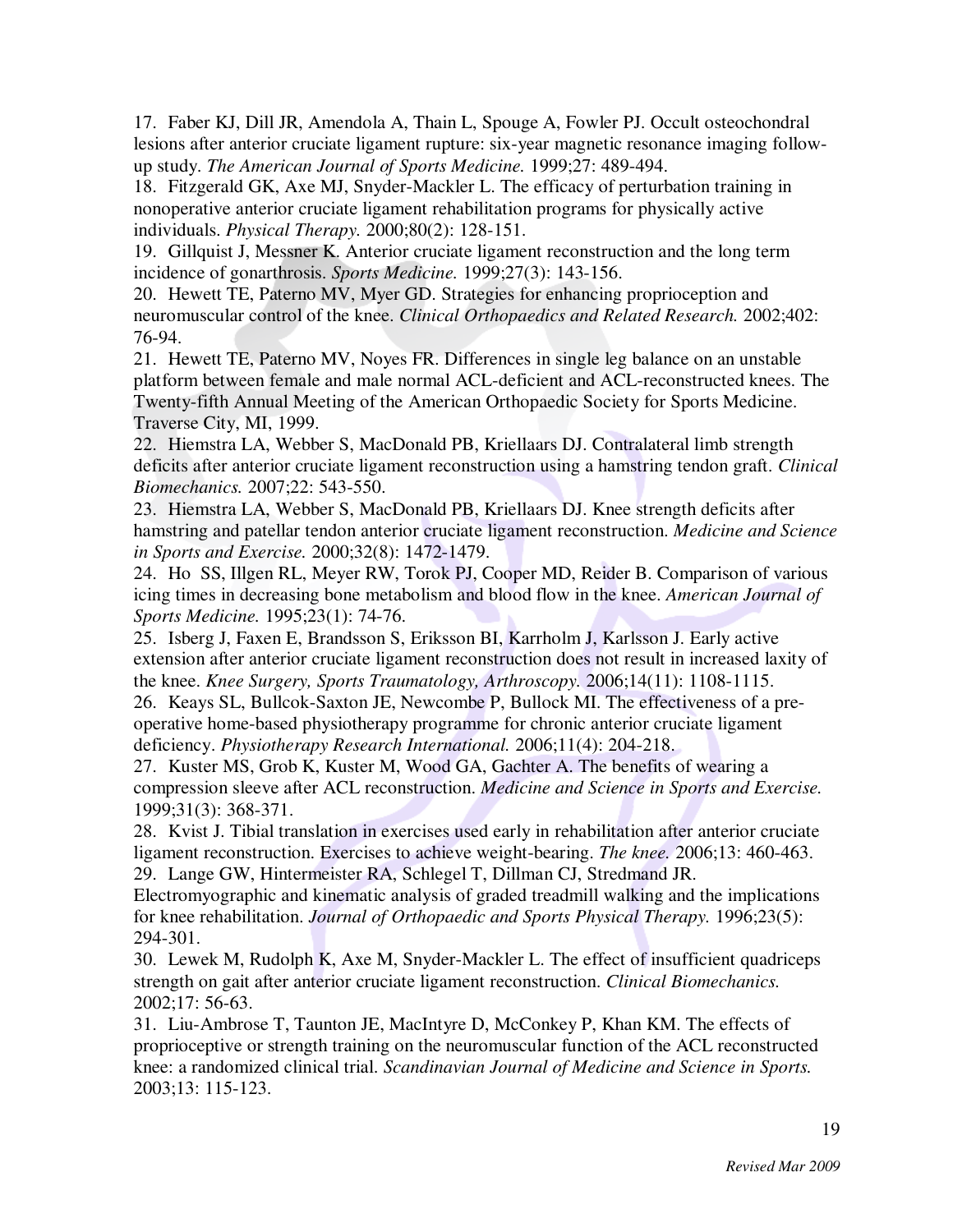32. Mattacola CG, Perrin DH, Gansneder BM, Gieck JH, Saliba EN, McCue FC. Strength, functional outcome and postural stability after anterior cruciate ligament reconstruction. *Journal of Athletic Training.* 2002;37: 262-268.

33. McDevitt ER, Taylor DC, Millar MD, Gerber JP, Ziemke G, Hinkin D, Uhorchak JM, Arciero RA, St. Pierre P. Functional bracing after anterior cruciate ligament reconstruction: A prospective, randomized, multicenter study. *The American Journal of Sports Medicine.* 2002;32(8): 1-6.

34. McHugh MP, Connolly DA, Eston RG, Kremenic IJ, Nicholas SJ, Gleim GW. The role of passive muscle stiffness in symptoms of exercise-induced muscle damage. *The American Journal of Sports Medicine.* 1999;27(5): 594-599.

35. McHugh MP, Tyler TF, Nicholas SJ, Browne MG, Gleim GW. Electromyographic analysis of quadriceps fatigue after anterior cruciate ligament reconstruction. *Journal of Orthopaedic and Sports Physical Therapy.* 2001;31(1): 25-32.

36. Meyers MC, Sterling JC, Marley RR. Efficacy of stairclimber versus cycle ergometry in postoperative anterior cruciate ligament rehabilitation. *Clinical Journal of Sport Medicine.* 2002;12(2): 85-94.

37. Mikkelsen C, Werner S, Eriksson E. Closed kinetic chain alone to combined open and closed kinetic chain exercises for quadriceps strengthening after ACL reconstruction with respect to return to sports: a prospective matched follow-up study. *Knee Surgery, Sports Traumatology, Arthroscopy.* 2000;8(6): 337-342.

38. Morrissey MC, Hudson ZL, Drechsler WI, Coutts FJ, Knight PR, King JB. Effects of open versus closed kinetic chain training on knee laxity in the early period after anterior cruciate ligament reconstruction. *Knee Surgery, Sports Traumatology Arthroscopy.* 2000;8: 343-348.

39. Natri A, Jarvinen M, Latvala K, Kannus P. Isokinetic muscle performance after anterior cruciate ligament surgery. Long-term results and outcome predicting factors after primary surgery and late-phase reconstruction. *International Journal of Sports Medicine.* 1996;17(223-228).

40. Ochi M, Iwasa J, Uchio Y, Adachi N, Sumen Y. The regeneration of sensory neurons in the reconstruction of the anterior cruciate ligament. *Journal of Bone and Joint Surgery (Br).* 1999;81: 902-906.

41. O'Connor JJ. Can muscle co-contraction protect knee ligaments after injury or repair? *Journal of Bone and Joint Surgery (Br).* 1993;75: 41-48.

42. Oeffinger DJ, Shapiro R, Nyland J, Pienkowski D, Caborn DNM. Delayed gastrocnemius muscle response to sudden perturbation in rehabilitated patients with anterior cruciate ligament reconstruction. *Knee Surgery, Sports Traumatology, Arthroscopy.* 2001;9(1): 19-27.

43. Rubinstein RA, Shelbourne KD, VanMeter CD. Effect of knee stability if full hyperextension is restored immediately after autogeneous bone-patellar tendon-bone anterior cruciate ligament reconstruction. *The American Journal of Sports Medicine.* 1995;23(3): 365- 368.

44. Shaw T, Williams MT, Chipchase LS. Do early quadriceps exercises affect the outcome of ACL reconstruction? A randomised controlled trial. *Australian Journal of Physiotherapy.* 2005;51: 9-17.

45. Shelbourne KD, Patel DV. Timing of surgery in anterior cruciate ligament-injured knees. *Knee Surgery, Sports Traumatology, Arthroscopy.* 1995;3: 148-156.